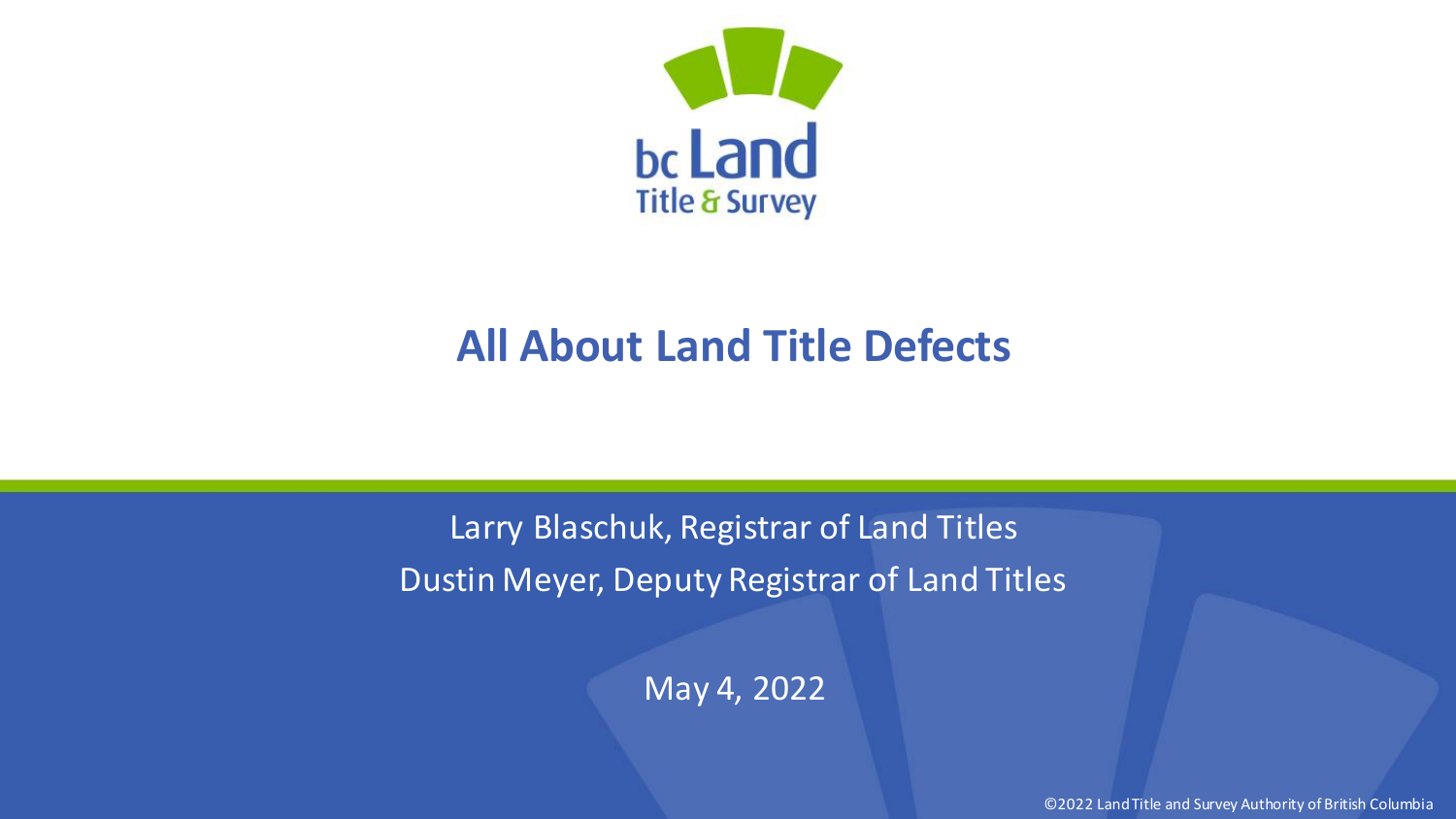## **"This webinar on defects is exactly what is needed!"**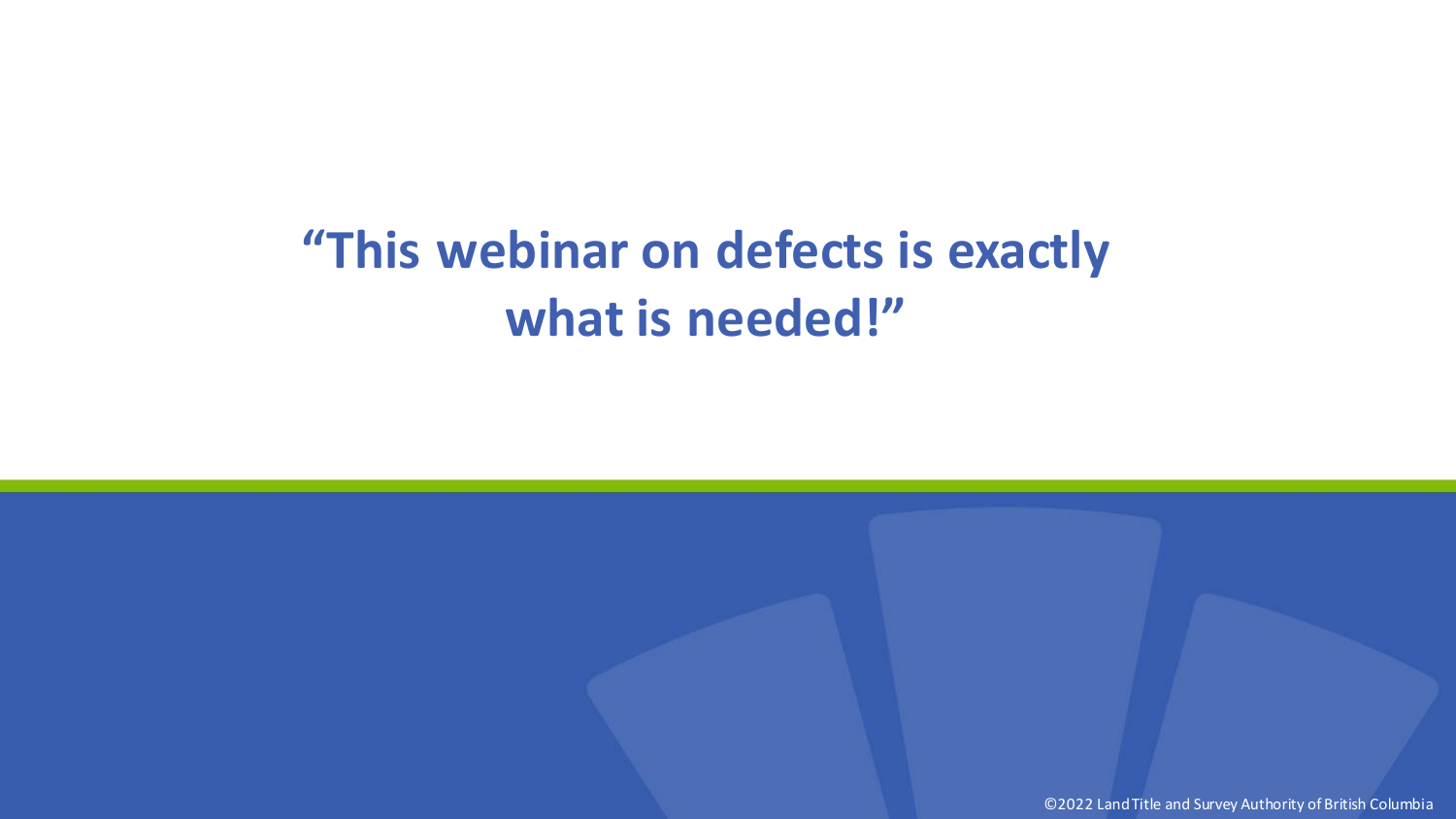#### **Overview**

- Corporate Targets and Measures
- Web Filing Overview
- Common Defects Key Themes
- Common Defects How to Avoid Them
- You have a Defect Now What?
- News & Updates
- Questions?

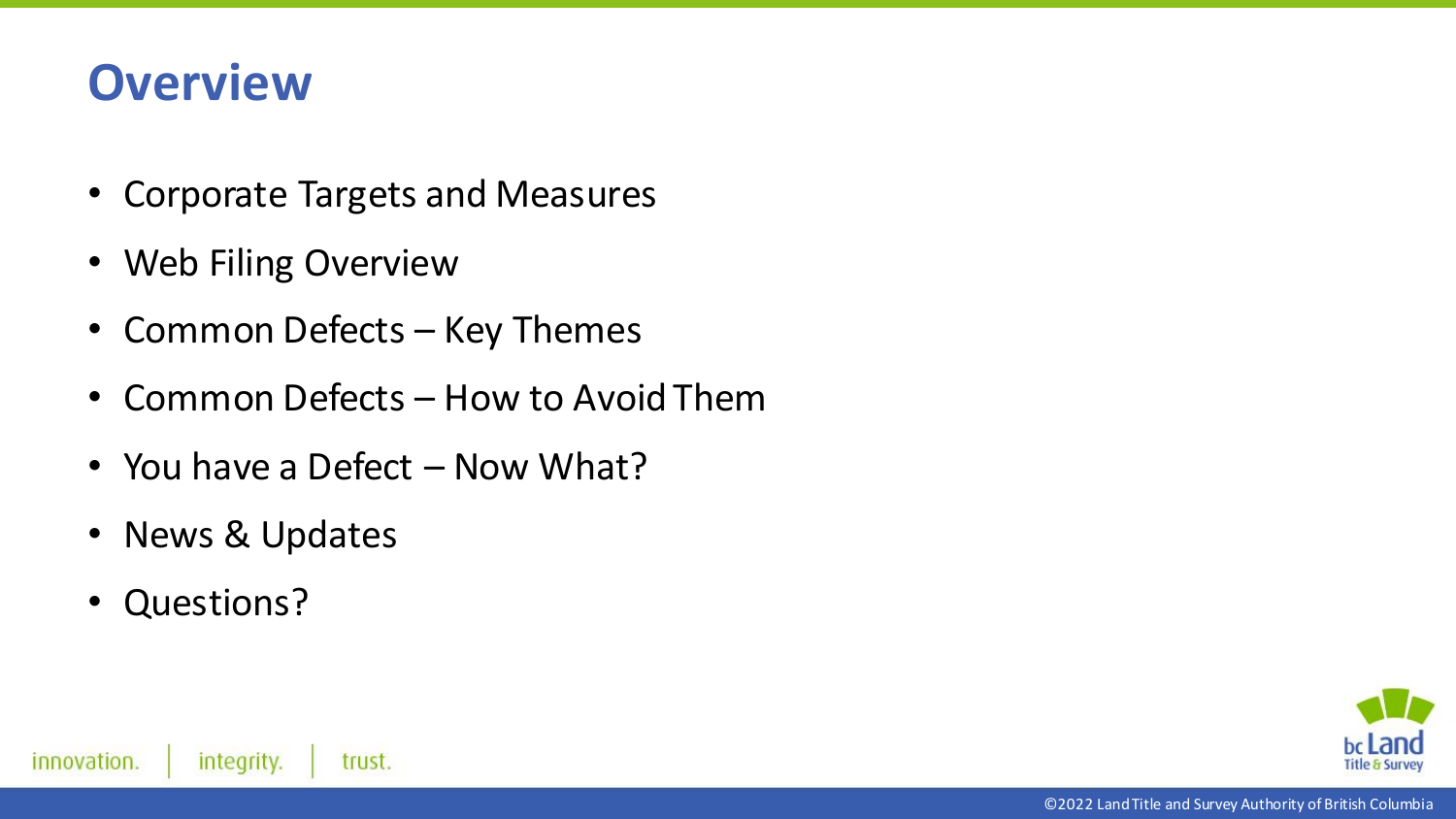#### **Corporate Targets & Measures**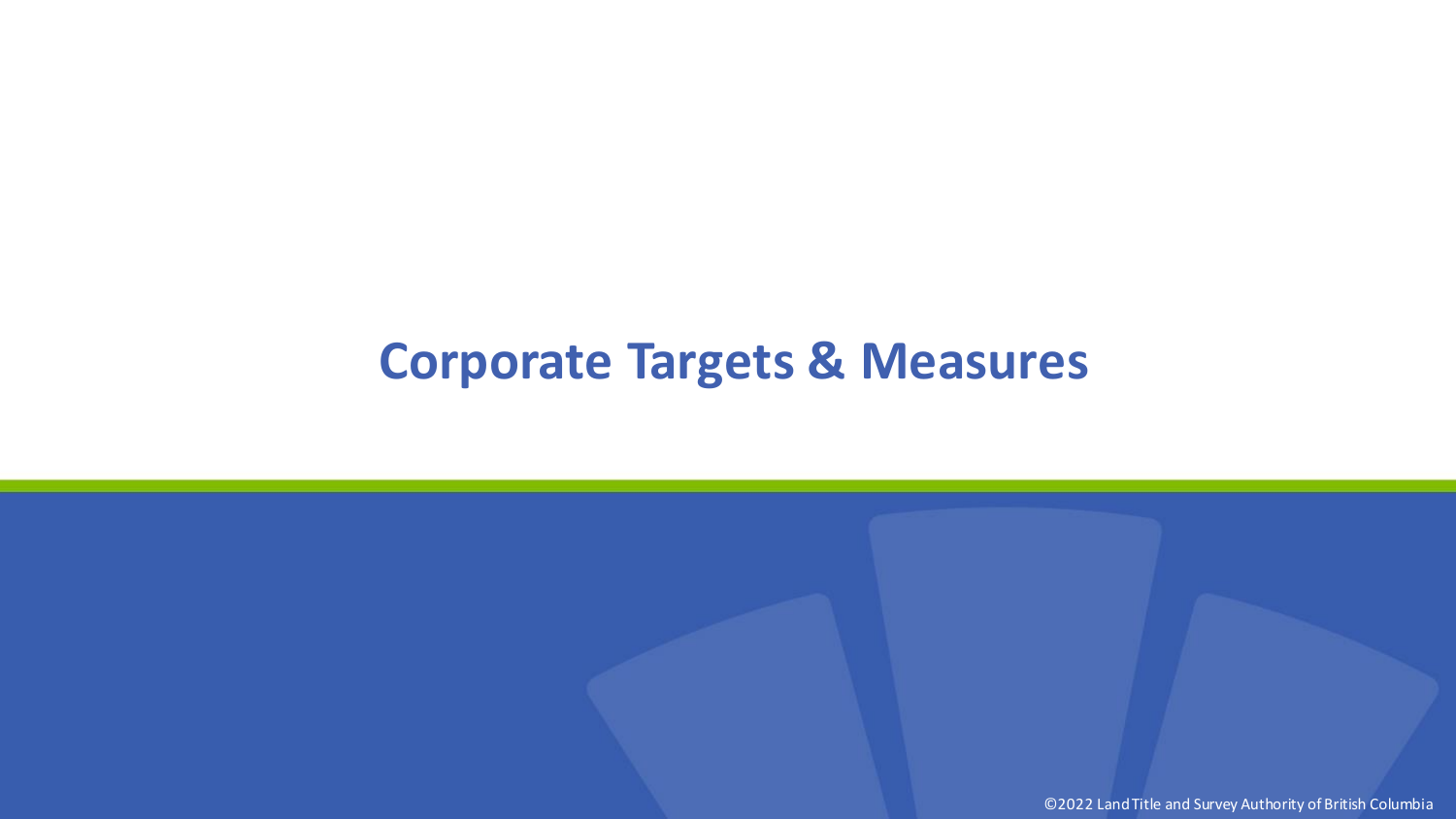#### **Corporate Targets and Measures**

- # of land title transactions
- Average processing time for land title applications
- % automation
- Investment to date
- Number of PIDs in BC

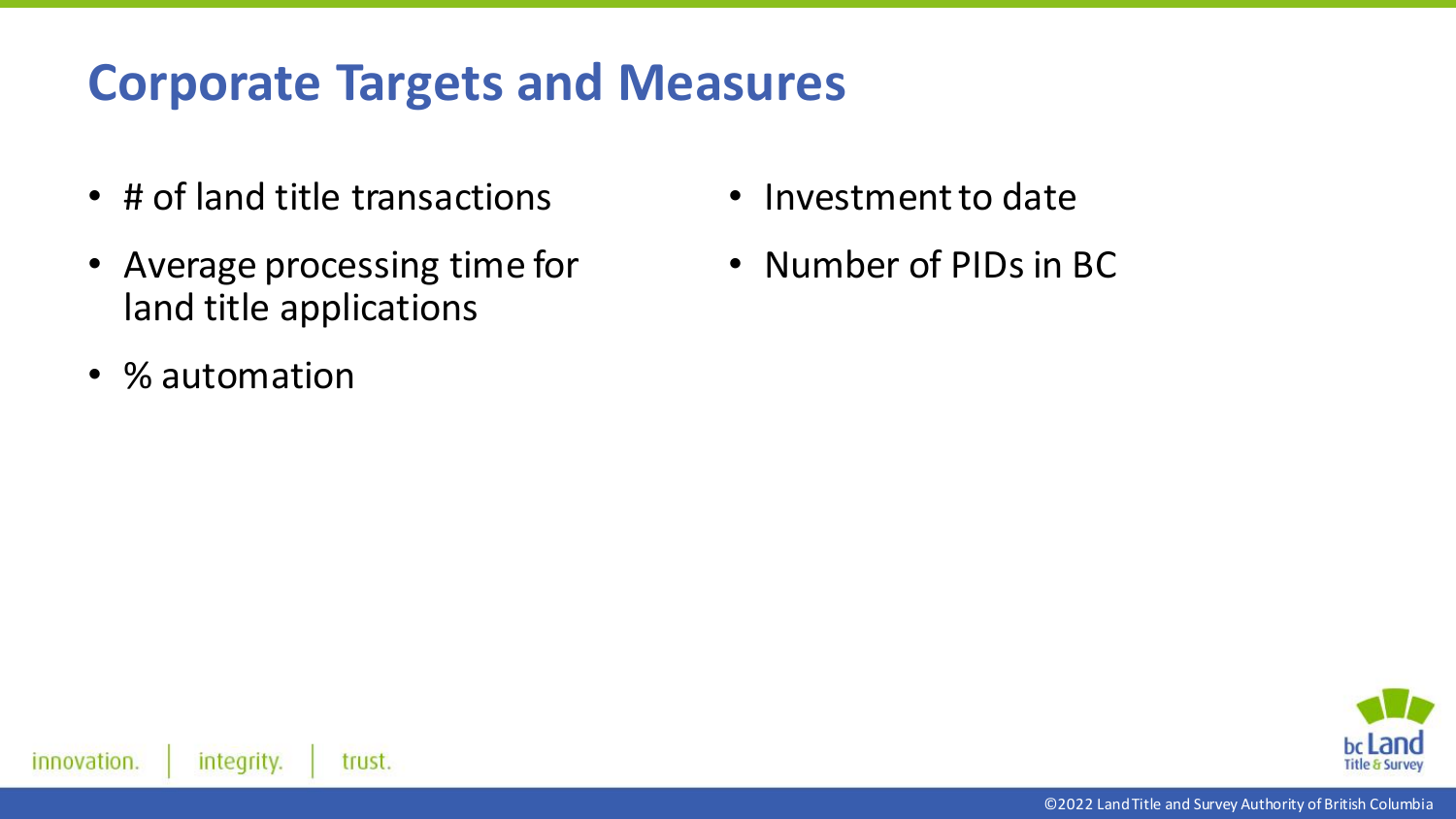#### **Web Filing Overview**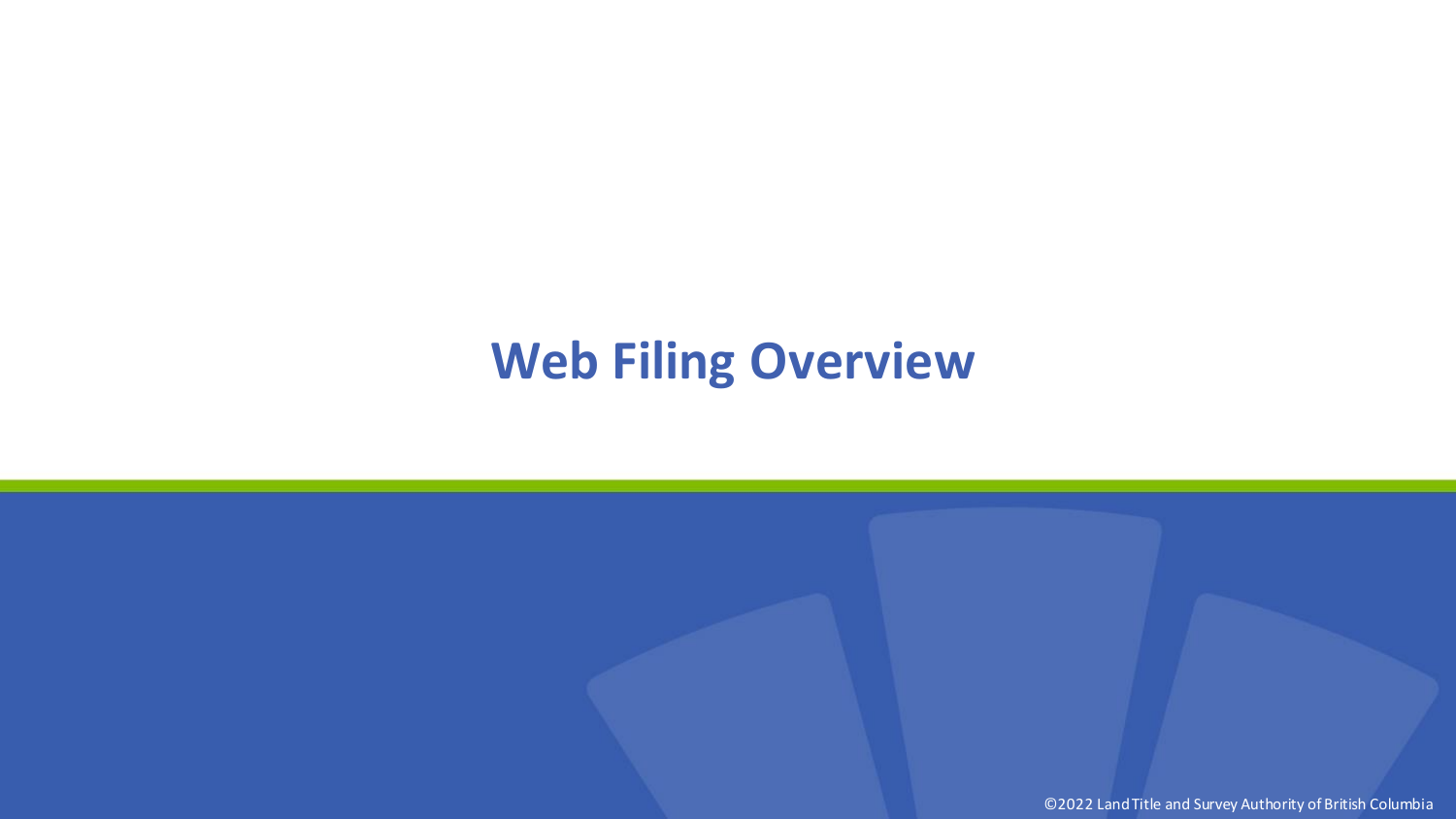#### **Web Filing Overview**

- The introduction of Web Filing is one of several steps towards streamlining land title submissions.
- Web Filing keeps up-to-date with current technology, ensuring we continue to maintain a secure and reliable electronic filing system for many years to come.
- We will continue to work with third-party conveyance software programs for a smoother experience.
- We will continue to introduce system updates to Web Filing to help reduce defects and ensure the accuracy and efficiency of land title submissions.

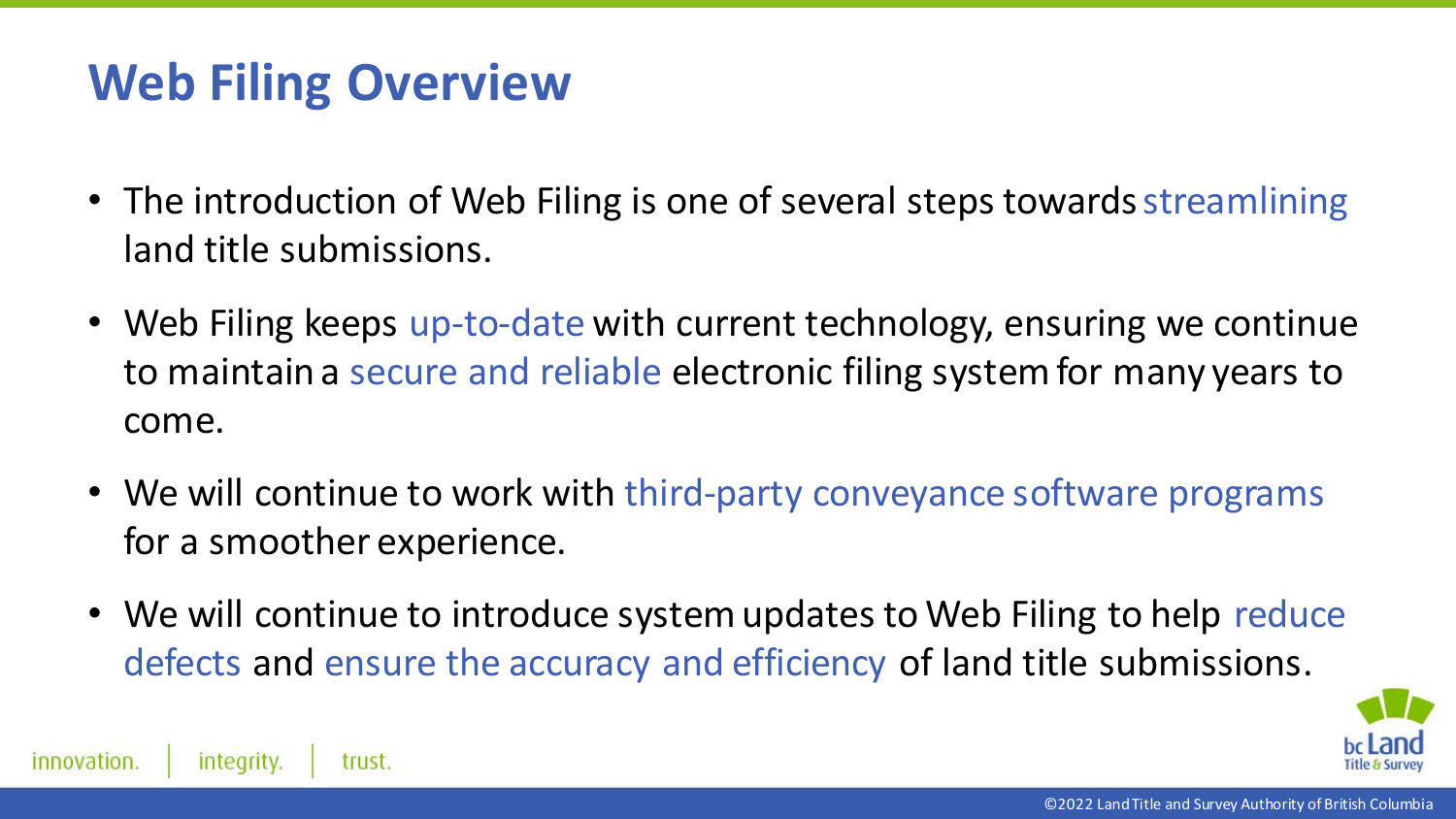### **Web Filing System Updates**

- Coming Soon: New Change of Address (Title Owner) form (& process) for legal professionals
- Standardized Part 2 Terms for Assignment of Rents
- Moving forms between packages
- Covenants, easements and other charges without a shared fractional interest can be entered individually. A separate schedule is not required.

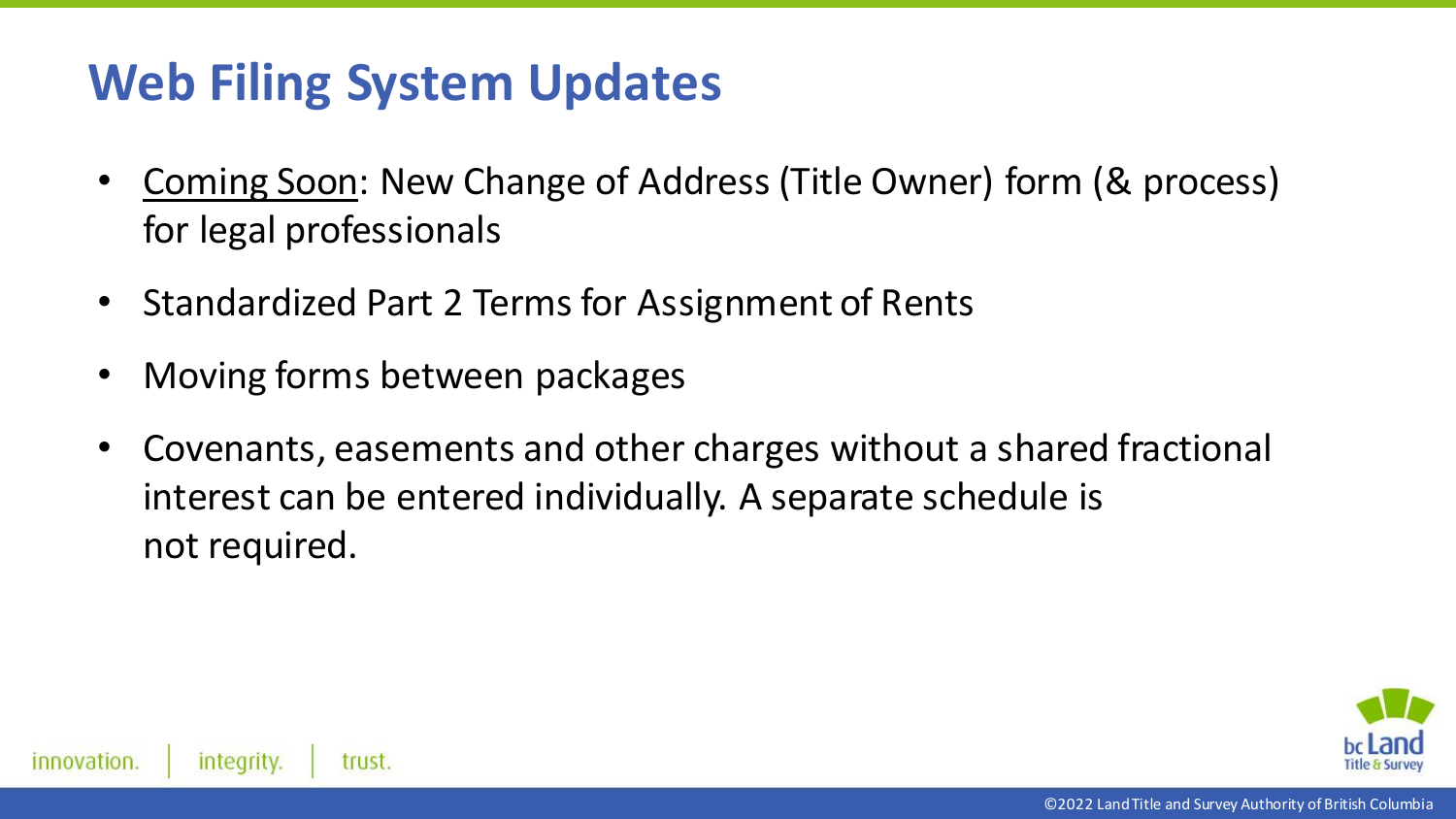#### **Web Filing System Updates - LOTR**

- If a transparency declaration or stand-alone transparency report has been accidentally deleted, it can now be recovered for up to 30 days after the deletion.
- Short PDFs can be generated for each interest holder or settlor on a filed Transparency Report to fulfill a reporting body's obligation under s.24(3) of *LOTA*.
- Functionality to upload multiple titles and charges to one Transparency Report from pre-populated .csv or .txt files.

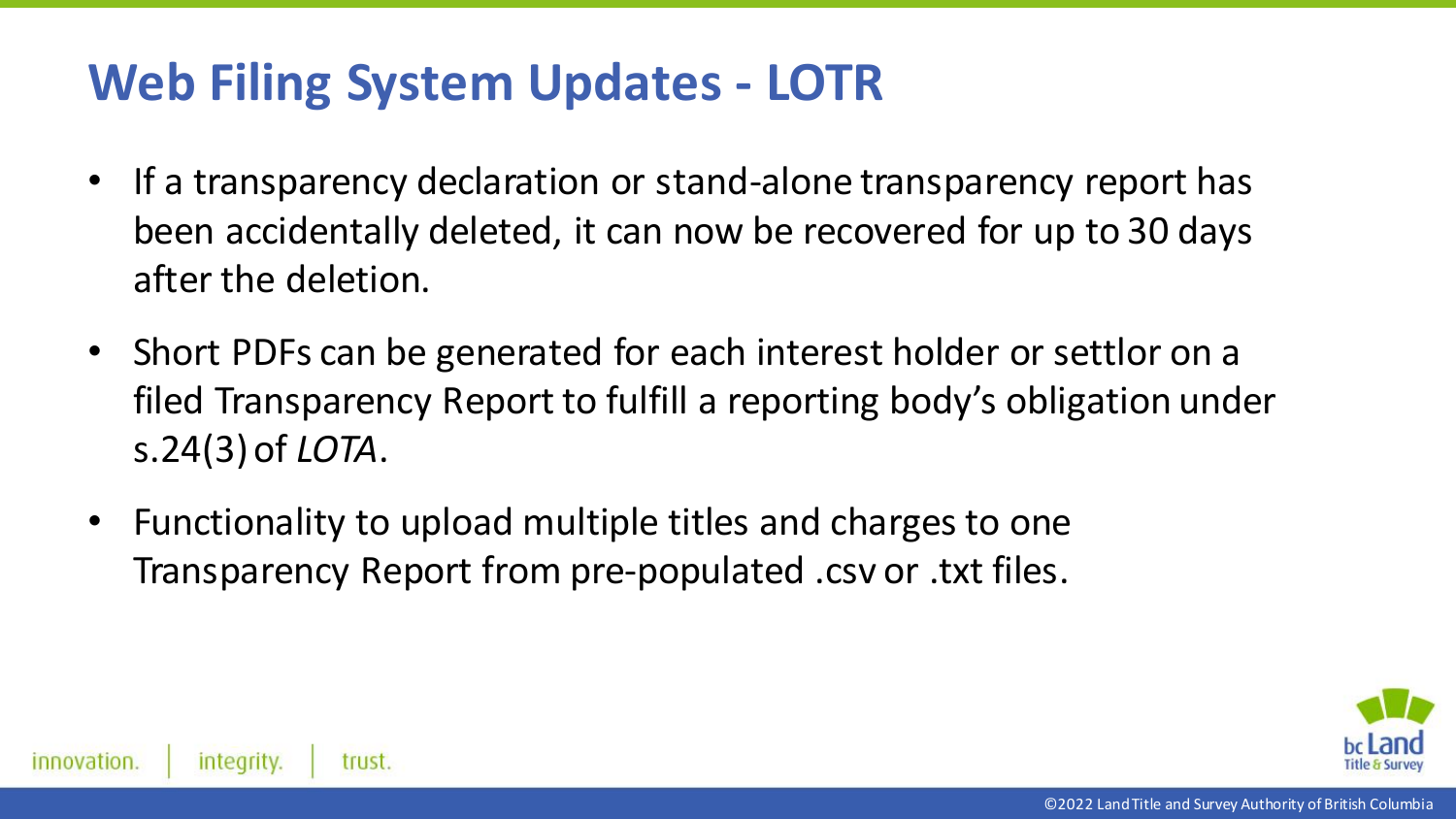### **Web Filing: Compliance with Part 10.1**

- **Under Part 10.1 of the** *Land Title Act***,** an electronic form is the original document and a printed version becomes the execution copy.
- Execution copy is not an original document.
- Do not create a new Web Filing form based on an existing execution copy.
- Timestamp on Web Filing forms is an easy reference to confirm the execution copy and the original electronic form are the same, and that your submission is in compliance with Part 10.1.

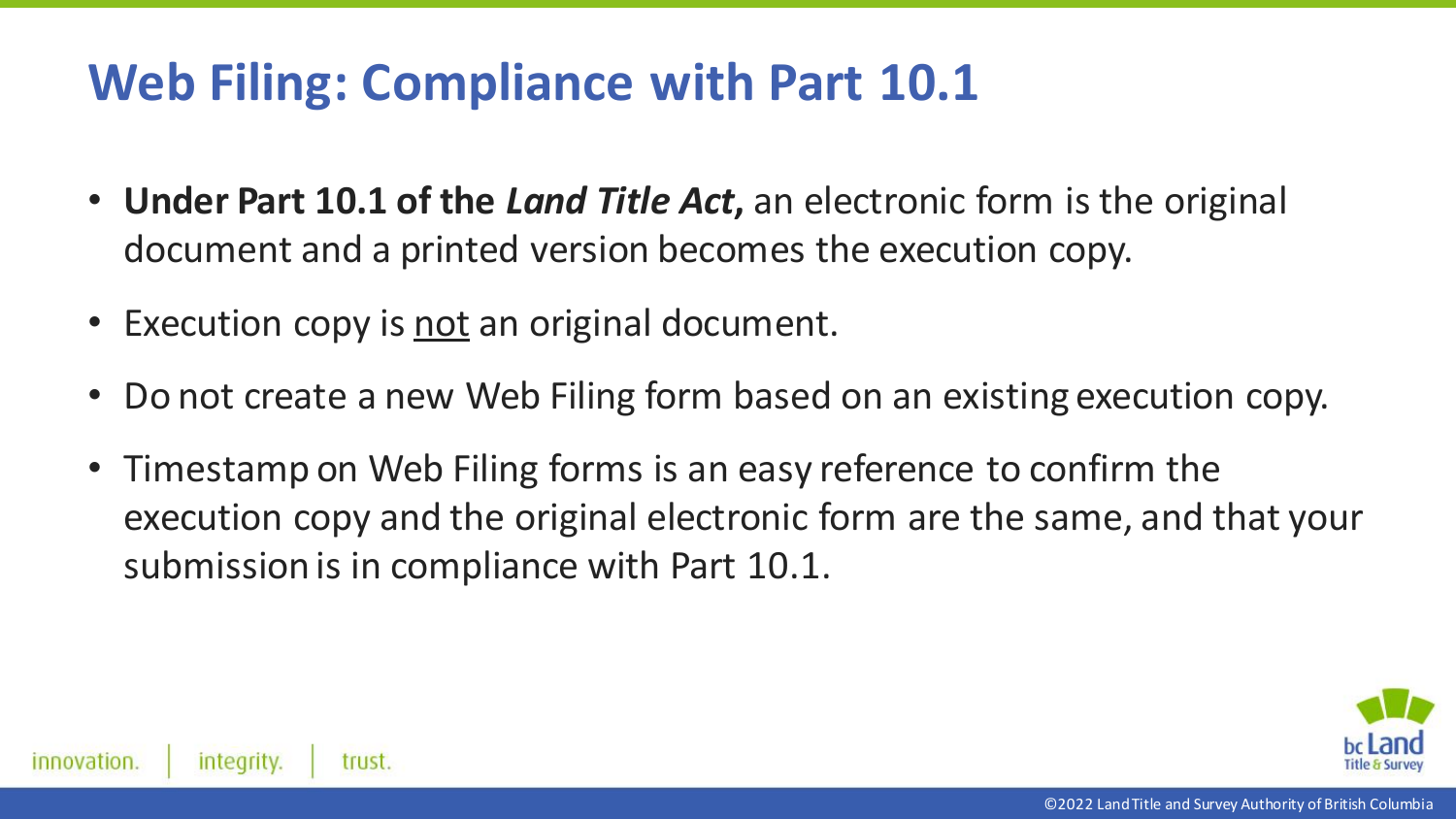| <b>STAN Land Tole Act</b><br>Freehold Transfer<br>ticLand<br>Province of British Columbia<br><b>Tolla &amp; Suit-eng</b><br>1. Application<br>ABC Law Group<br>20-144 Bells Street<br>Vancouver BC V2N 7U7<br>7783219090<br>2. Description of Land<br>PENTUA Number<br><b>Legal Description</b><br>001-002-003<br>LOT 1 DISTRICT LOT 2 NEW WESTMINSTER DISTRICT PLAN 100<br>Market Value<br>1500.000.00                                                                                                                                                                                                                                         | Original<br>Electronic<br>Form | Freehold Transfer<br>actand<br>Province of British Columbia<br><b><i><u>Shirt Country</u></i></b><br>1.Application<br>ABC Law Group<br>20-144 Bells Street<br>Vancouver BC V2N 7U7<br><b>Execution</b><br>7783219090<br>I Description of Land.<br><b>FIDITIAL/Autober</b><br>Legal Description<br>Copy<br>LOT 1 DISTRICT LOT 2 NEW WESTMINSTER DISTRICT PLAN 100<br>001-002-003<br><b>Market Value</b><br>\$500,000.00<br>3. Consideration                                                                                                                                                                                                                                                                                                                                                            |
|-------------------------------------------------------------------------------------------------------------------------------------------------------------------------------------------------------------------------------------------------------------------------------------------------------------------------------------------------------------------------------------------------------------------------------------------------------------------------------------------------------------------------------------------------------------------------------------------------------------------------------------------------|--------------------------------|-------------------------------------------------------------------------------------------------------------------------------------------------------------------------------------------------------------------------------------------------------------------------------------------------------------------------------------------------------------------------------------------------------------------------------------------------------------------------------------------------------------------------------------------------------------------------------------------------------------------------------------------------------------------------------------------------------------------------------------------------------------------------------------------------------|
| 3. Consideration<br>\$500,000.00<br>4. Transferor<br>JOHN HENRY DOE<br>5. Freehold Estate Transferred<br>FEE SIMPLE<br>6. Transferee<br><b>IILL BONNIE DENVER</b><br><b>BUSINESS OWNER</b><br>7891 OAKLAND AVENUE<br>VANCOUVER BC V3M 3E3                                                                                                                                                                                                                                                                                                                                                                                                       |                                | \$500,000.00<br>4. franchivor<br>JOHN HENRY DOE<br>5. Freehold Estate Triansferred<br><b>FEE SIMPLE</b><br>6. Transferee<br><b>ISLL BONNIE DENVER</b><br><b>BUSINESS OWNER</b><br>7891 OAKLAND AVENUE<br>VANCOUVER BC V3M 3E3                                                                                                                                                                                                                                                                                                                                                                                                                                                                                                                                                                         |
| 7. Execution(s)<br>The transferors) accepts into above consideration and understandis) that the intrinsic sperates to transfer the freehold estate in<br>transfereets).<br>Transferor Sig-<br>Witewstong Officer Signature<br>Evacuation Date<br>WW.MM-DD<br>John Henry Doe<br><b>Gifficer Centification</b><br>Your oignature constitutes a representation that you are a solicitist notary public or other person authorized by the Bostence Art R.S.B.C. 1996, c 124, to take<br>afficiants for use in Dritch Columbia and certifies the matters set out in Eart S of the Land Stin-Artist they pertein to the execution of this instrument. | <b>POSTELE</b>                 | 7 Executionist<br>The transfer of interpretation above control with and understand(s) that the instrument species to transfer that your distance in the land described the total that<br>traisfeal<br>Writerassing Officer Signature<br><b>Bracuminn Data</b><br><b>Transferor Signature(s)</b><br>I'VE ARA CO.<br>National R<br>2020-05-12<br>Judy Moore<br><b>Barrister &amp; Solicitor</b><br>12-589 68th Street<br>Vancouver BC V3M 2W2<br>Officer Centification<br>Your ophotors constitutes are presentation that you are a policitos natary public or other person authorized by the Zintletowkit R.S.B.C. 1994, c.124, to take<br>affictavity for use in British Columbia and certifies the matters per out in them I of the Land Directors they pertain to the execution of this instrument. |
| Electronic Signature<br>Your electronic signature is a representation that you are a designate authorized to<br>cently this document under section 148.4 of the Land Title Art RSBC 1994 x 250, that<br>you certify this document under section 163.41(4) of the act, and that an execution<br>copy, or arrue copy of that execution copy, is in your possession.                                                                                                                                                                                                                                                                               |                                | <b><i><u>Hectronic Signature</u></i></b><br>Your electronic signature is a representation that you are a designate authorized to<br>cently this stocument under pection 143L & of the Land Tole Act RSBC 1006 c 250, that<br>you certify this discurrent under paction 163.41(4) of the act, and that an electron<br>copy, or a true copy of that execution copy, is in your possession.                                                                                                                                                                                                                                                                                                                                                                                                              |

The original electronic form is trued up by the Purchaser using the execution copy received from the Vendor. A scanned and emailed copy is known as a true copy of an execution copy.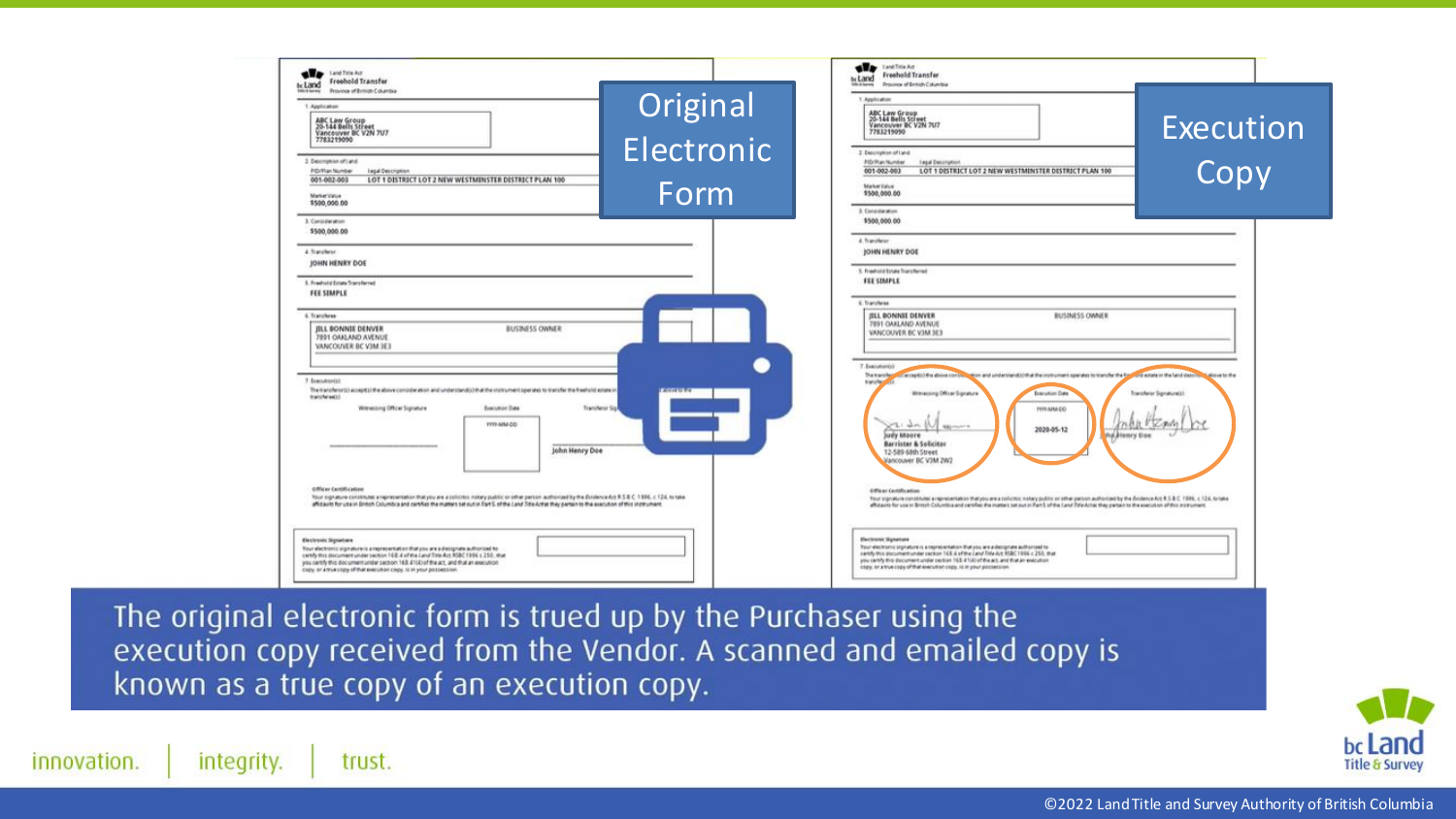

Never re-create an electronic form from the Execution Copy

innovation.

integrity.

trust.

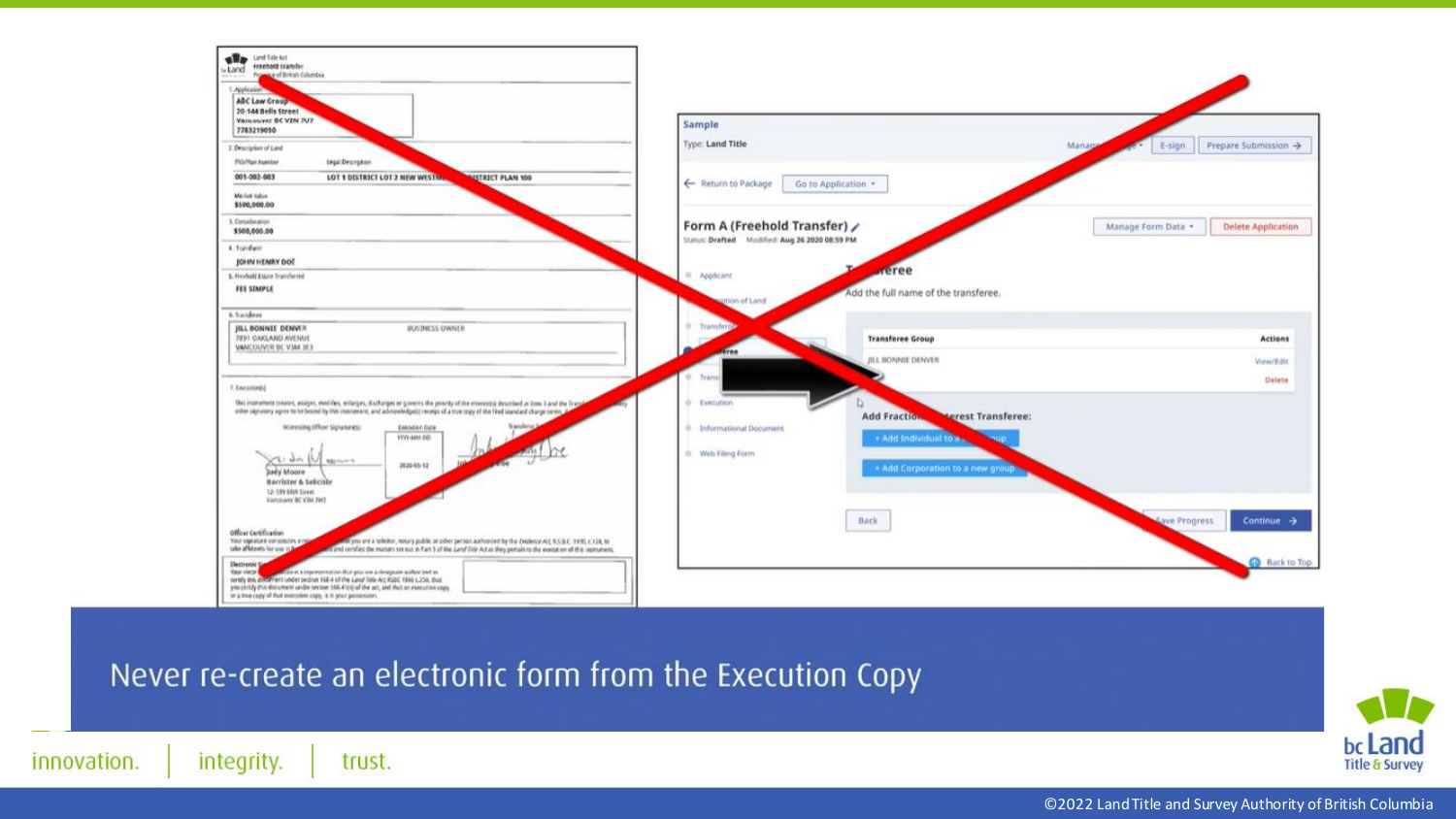#### **Electronic Signature**

Your electronic signature is a representation that you are a designate authorized to certify this document under section 168.4 of the Land Title Act, RSBC 1996 c.250, that you certify this document under section 168.41(4) of the act, and that an execution copy, or a true copy of that execution copy, is in your possession.

2022 01 21 09:46:37 423

1 of 1 Pages

#### Timestamp

Form A (Section 185(1))

C Copyright 2022, Land Title and Survey Authority of BC. All rights reserved.

- a unique identifier appearing the first time you generate a Web Filing form.
- it will not change when form is edited, including adding or removing an esignature.



innovation. integrity. trust.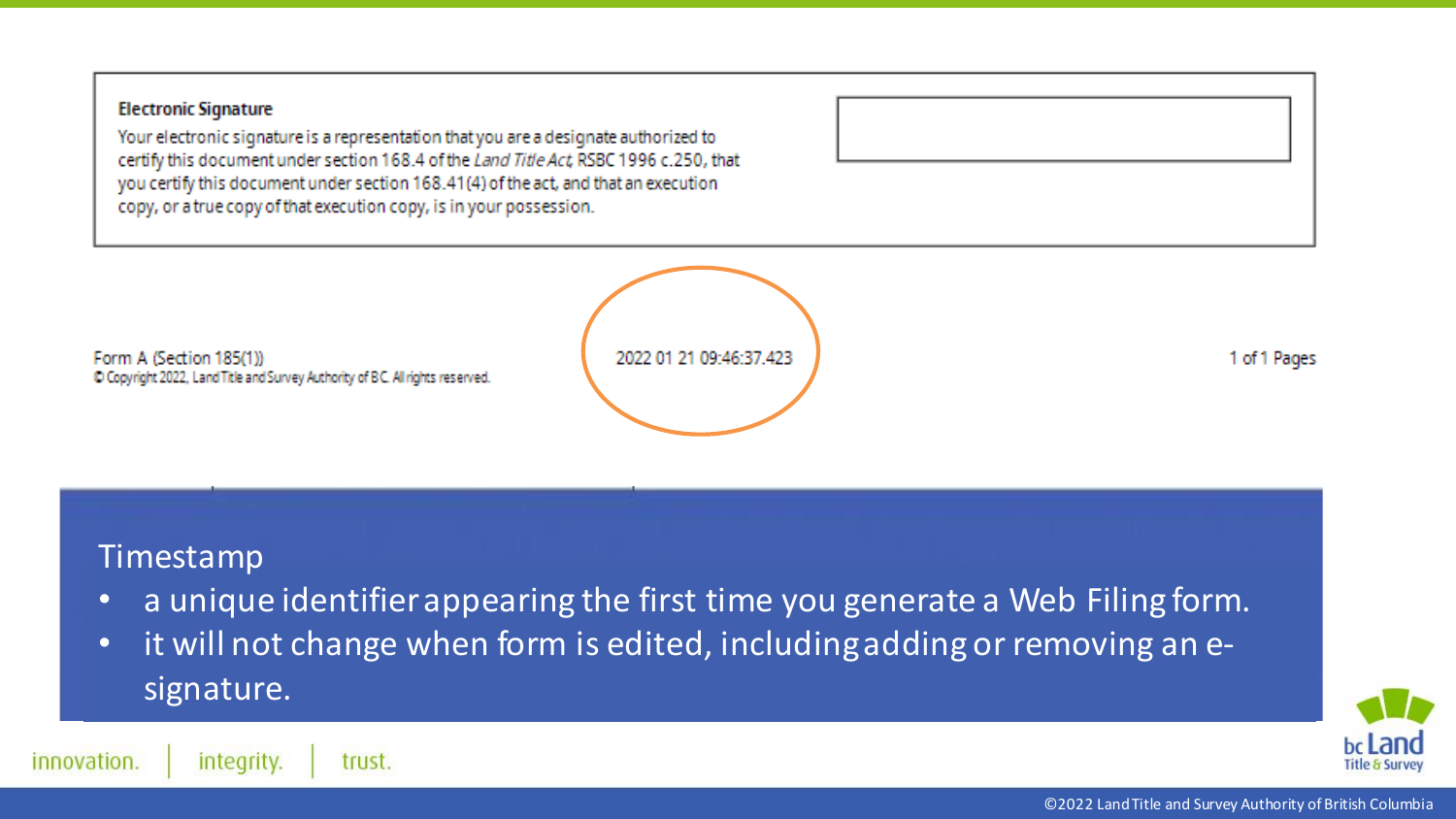#### **Delete Warning**

innovation.

| Form B (Mortgage) $\hat{\mathcal{S}}$<br>Status: Drafted Modified: Nov 09 2021 03:22 PM | Manage Form Data                                                 | <b>Delete Application</b>   |
|-----------------------------------------------------------------------------------------|------------------------------------------------------------------|-----------------------------|
| Applicant                                                                               | <b>Delete Application</b><br>X                                   |                             |
| <b>Description of Land</b>                                                              |                                                                  |                             |
| <b>Borrower (Mortgagor)</b>                                                             | <b>A</b> Warning                                                 | o the Land Title Office. To |
| Lender (Mortgagee)                                                                      | Deleting an application or package is permanent and cannot       | he Web Filing Form instead. |
| <b>Payment Provisions</b>                                                               | be undone. If you have a printed execution copy but have not     |                             |
| <b>Interest Mortgaged and</b>                                                           | submitted the application, you will be required to create a      |                             |
| <b>Floating/Security Details</b>                                                        | new execution copy and obtain new wet ink signatures.<br>[70336] |                             |
| <b>Mortgage Terms</b>                                                                   |                                                                  |                             |
| Execution                                                                               | Application: Form B (Mortgage)                                   |                             |
|                                                                                         |                                                                  |                             |

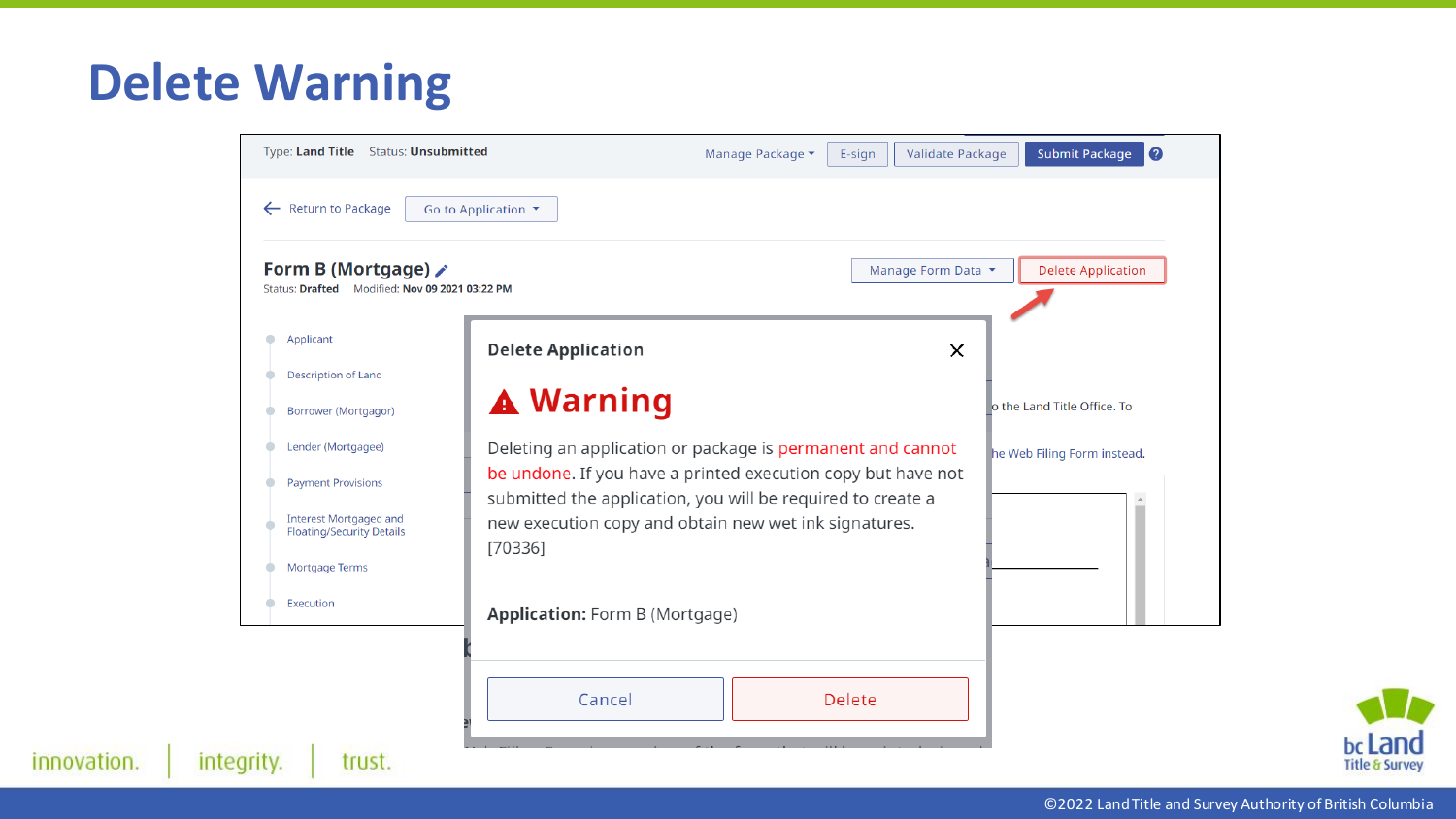#### **Common Defects – Key Themes**

©2022 Land Title and Survey Authority of British Columbia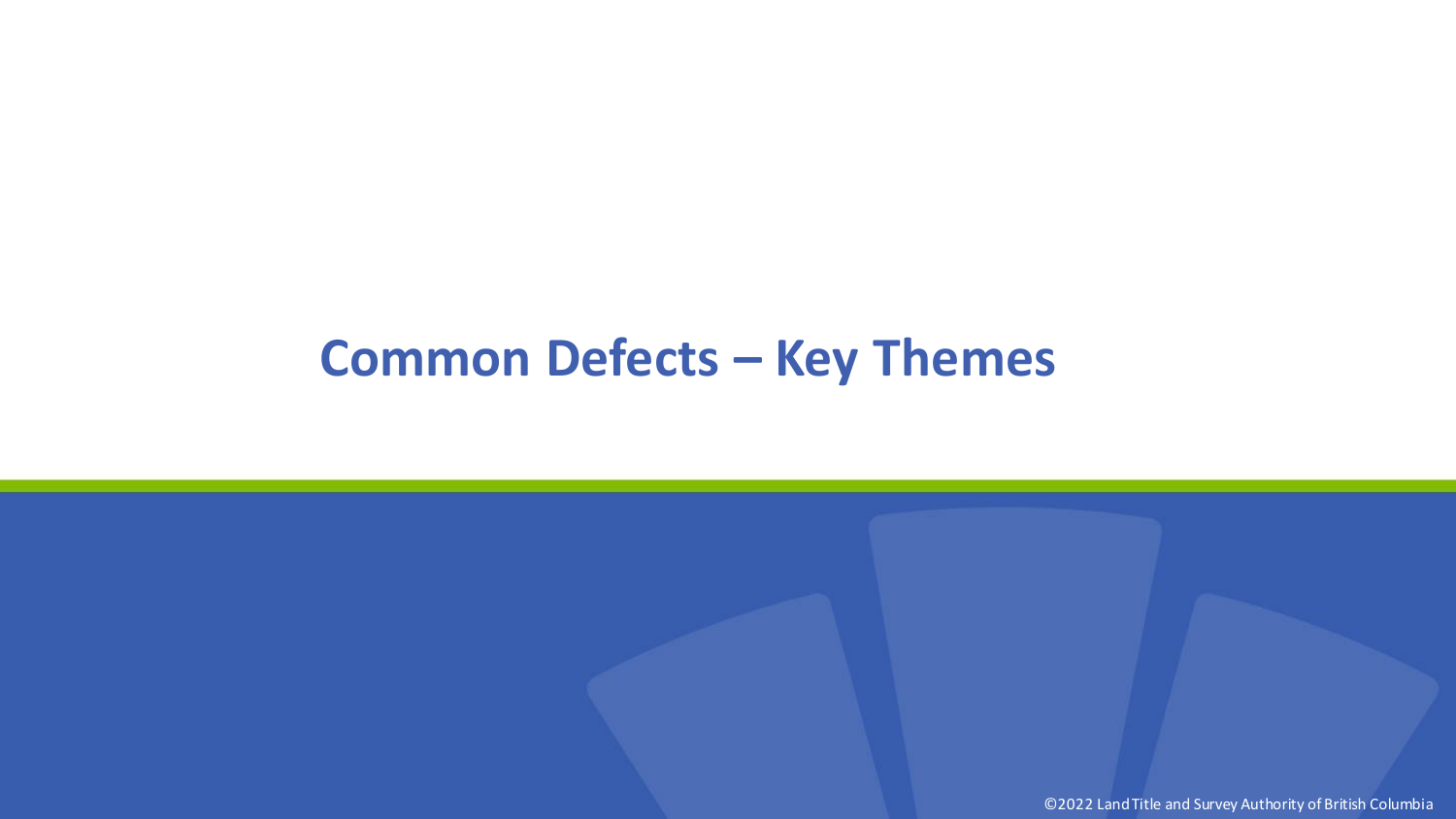## **Data Entry Errors**

- Missing information
	- ‒ Signature(s)
	- ‒ Capacity
	- Supporting evidence
	- ‒ Etc.
- Names mismatched
- Incorrect forms used

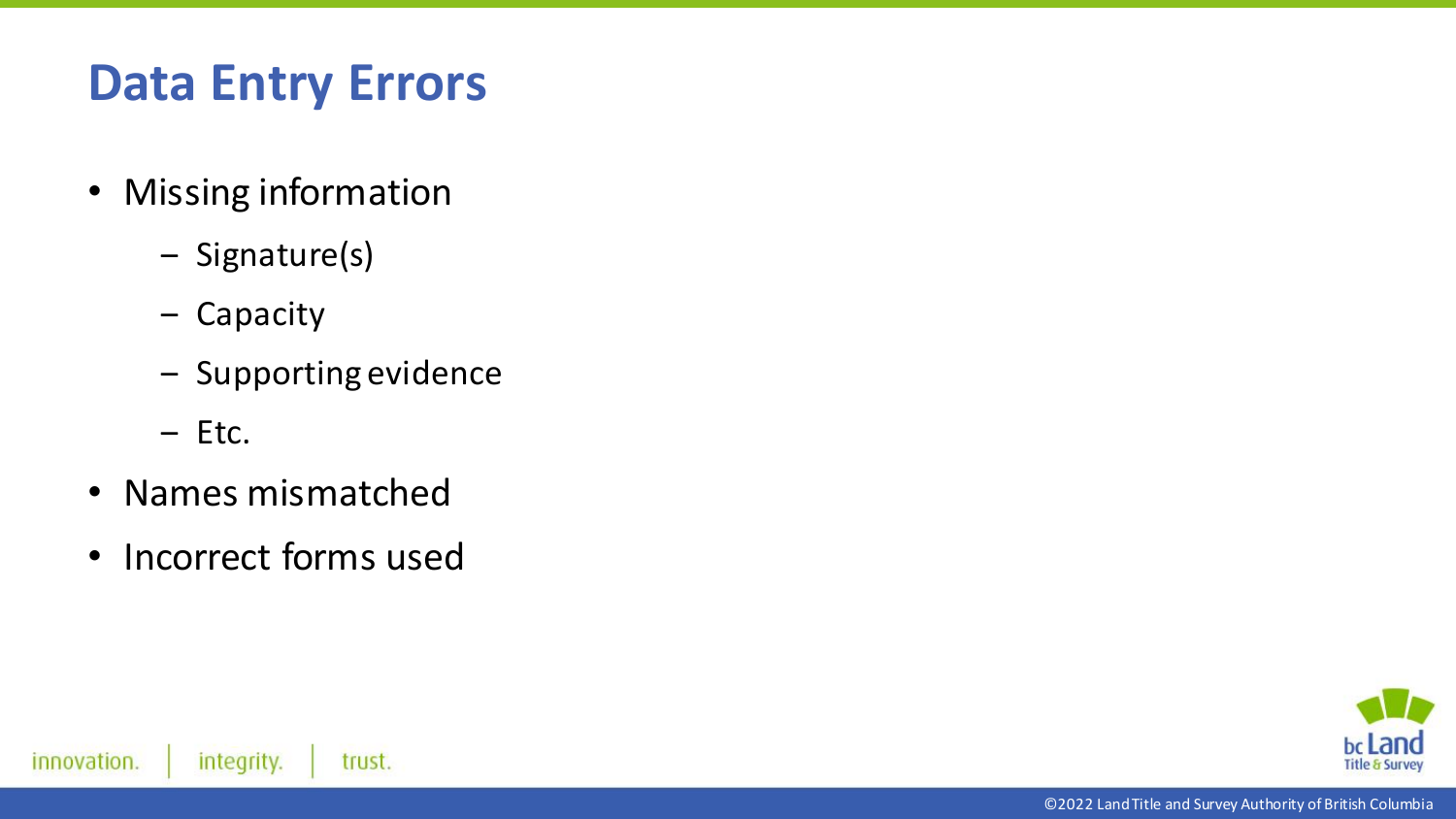#### **Attachments**

- Take advantage of open-text fields rather than attaching schedules
	- ‒ Packages without attached schedules are often processed faster
	- ‒ Up to 100,000 characters, based on business need
		- o Please advise LTSA if further increase in character limit required

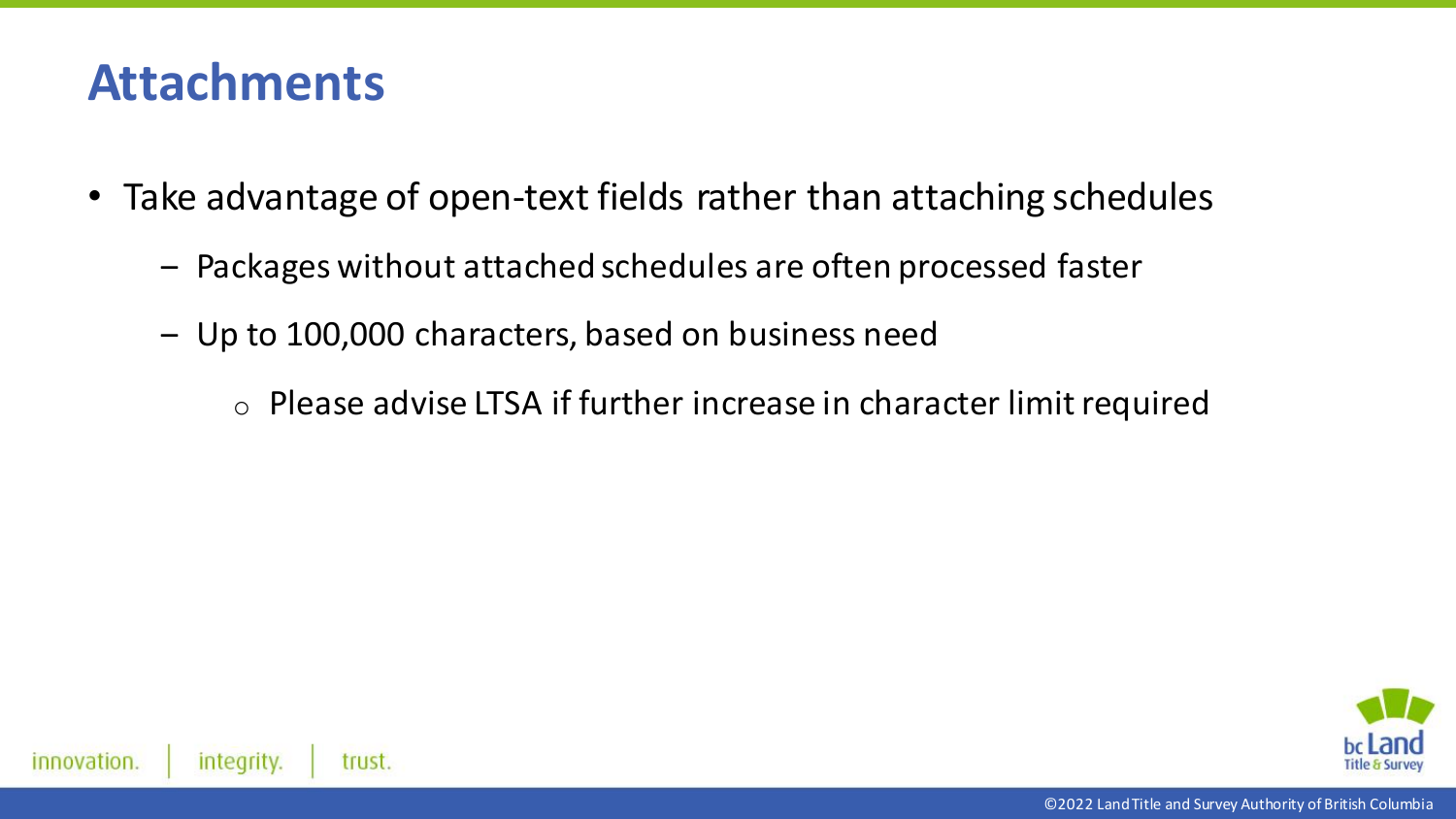### **Validation Warnings & Alerts**

- Validation Warnings & Validation Alerts what's the difference?
	- ‒ Warnings: take note & address before proceeding
	- ‒ Alerts: must address before proceeding
- Validations
	- ‒ Help avoid common submission errors
	- ‒ Coming soon: Warnings converted to Alerts

#### *Example of a Validation Alert:*

There are forms in the package that are not E-signed. You must E-sign all forms before validating the package. [70800]

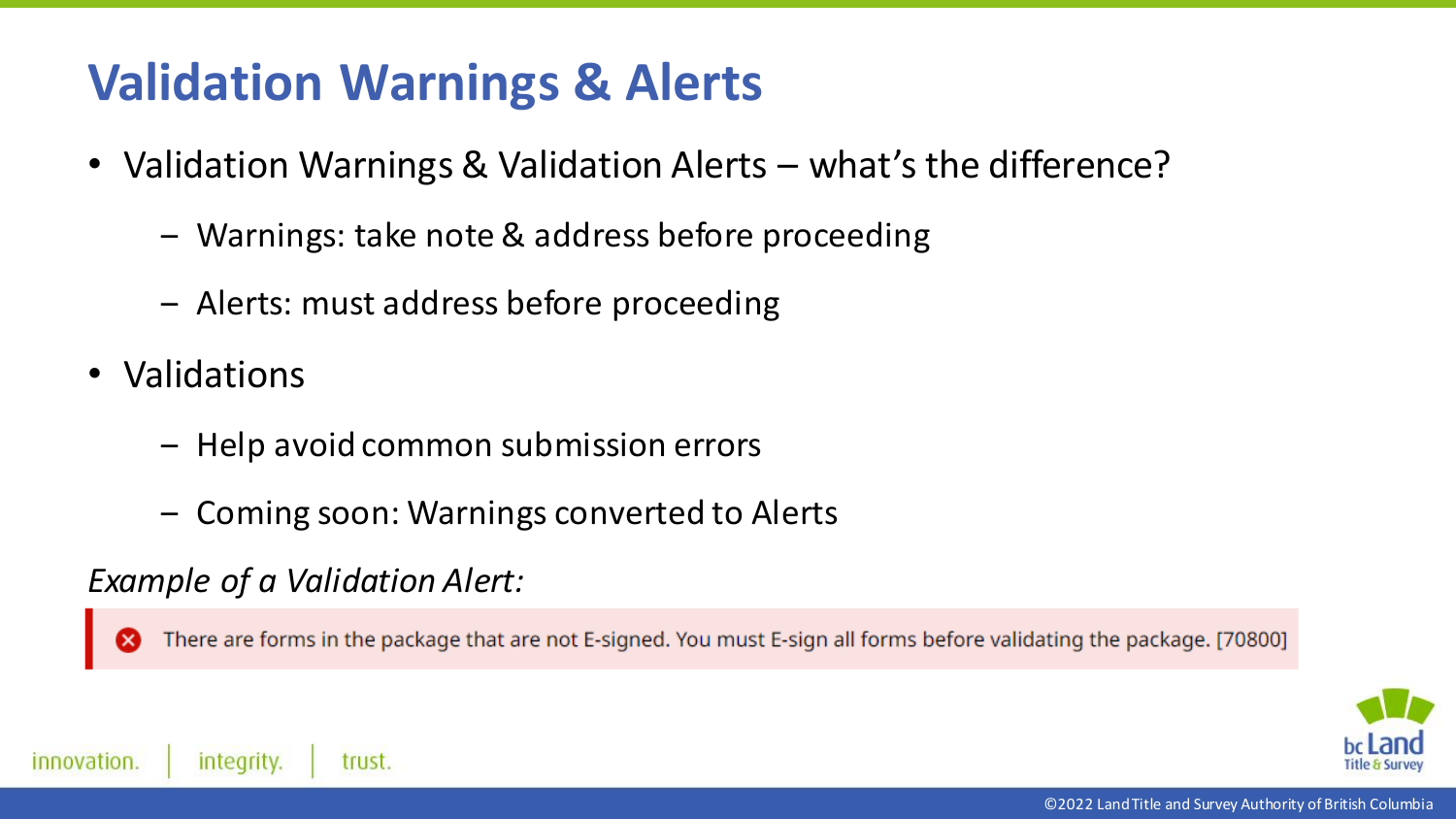#### **Validation Buttons**

Validate Form

• This button checks that required form fields are filled

Validate Package

- This button checks:
	- dependent forms (Transfer, PTT, LOTR) are provided in the package, and
	- certain information (PIDs or charge numbers) valid in Land Title Register

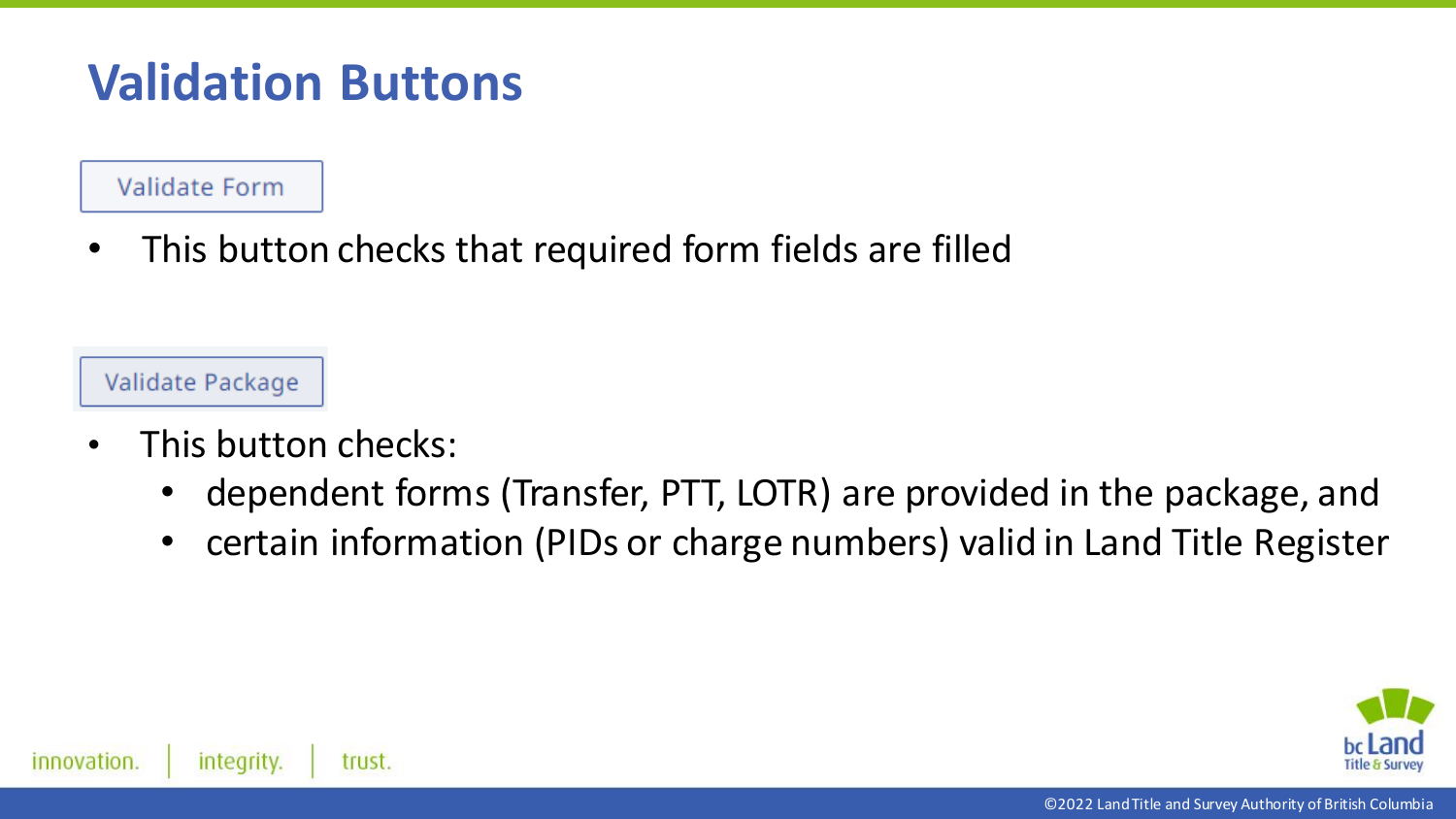#### **Common Defects – How to Avoid Them**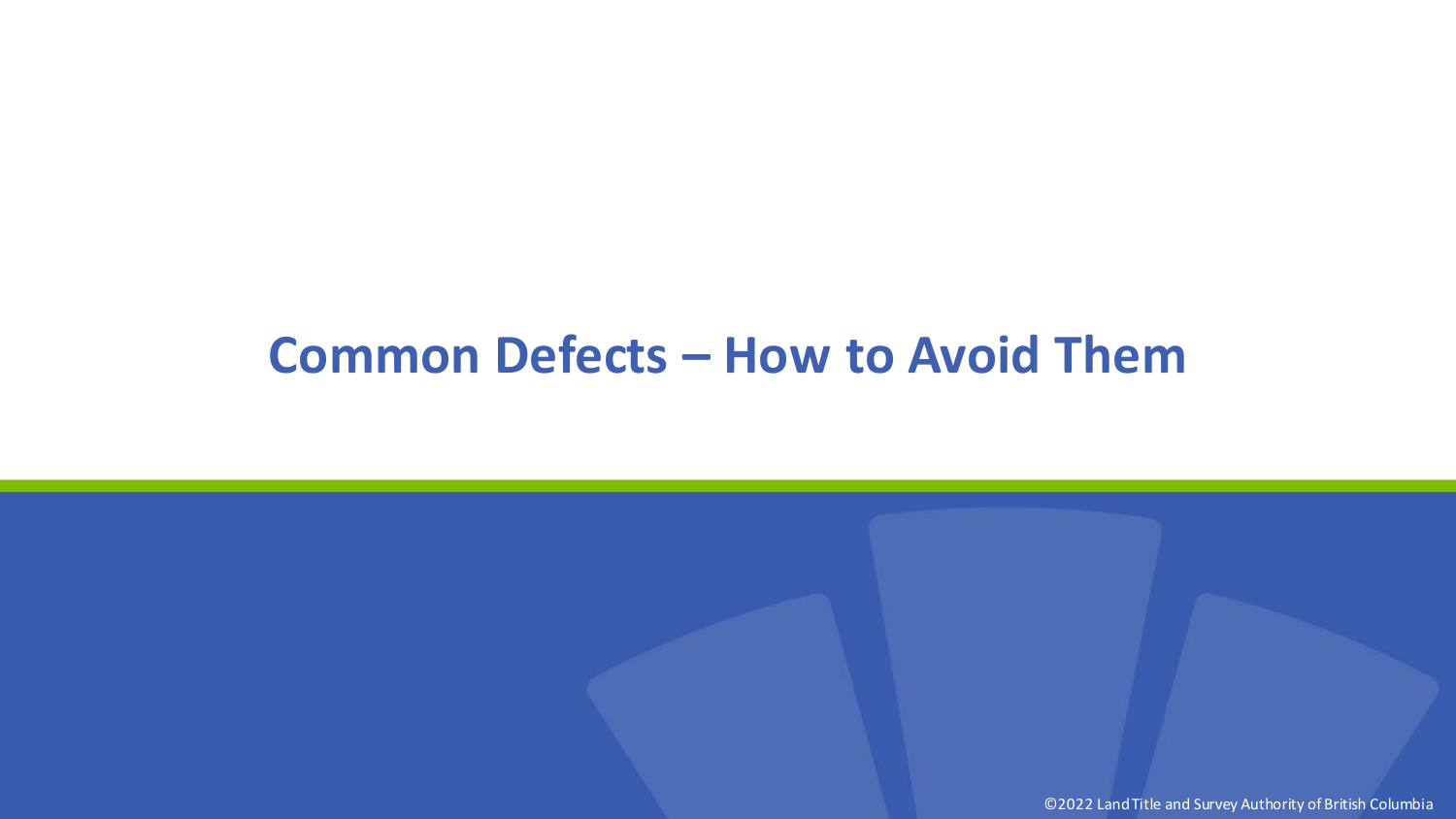### **How to Avoid Common Defects: Incorrect Forms**

- Include a *Strata Property Act* Form F declaration with your Form A transfer of a strata lot
	- ‒ Do not attach Form F to the Form Declaration
	- ‒ Describe it on the Declaration instead of attaching it
- Use the proper Form 17

trust.

integrity.

innovation.

- ‒ Form 17 Fee Simple for Change of Address
- ‒ Form 17 Charge, Notation for Filing for Change of Name Amalgamation of Companies
- Include the name(s) of authorized signatory(ies)

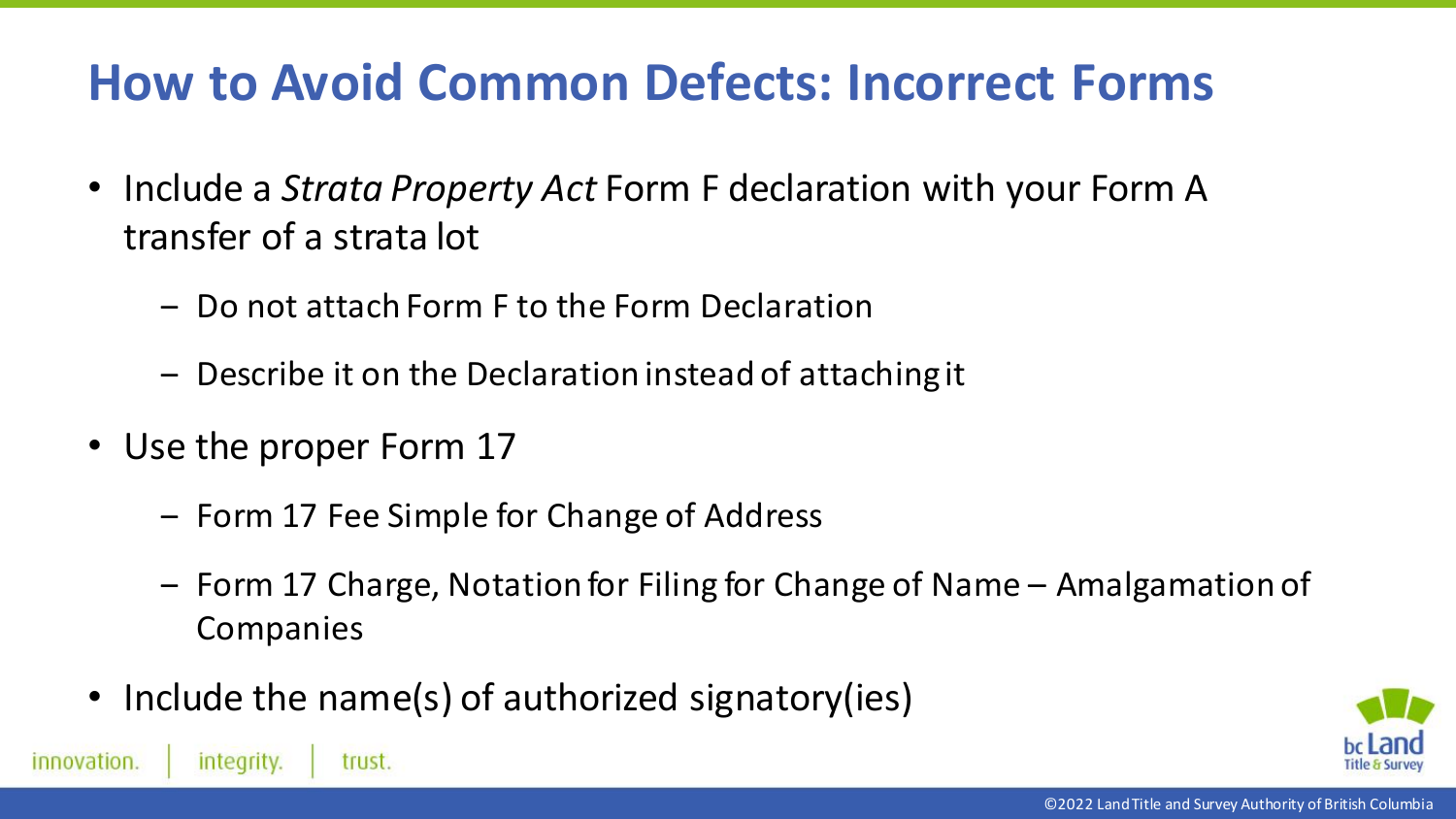#### **How to Avoid Common Defects: Incorrect Forms**

- Complete a Declaration Form with supporting documents
	- ‒ Don't submit just the supporting document; don't leave Declaration Form blank
	- ‒ When a supporting document is attached to a Form Declaration, a declaration statement must be provided that describes the supporting document sufficiently to identify it
	- ‒ Sample text: "Please see attached an image of the original trust agreement between Joni Smith, Settlor and Jim Jones, Trustee."

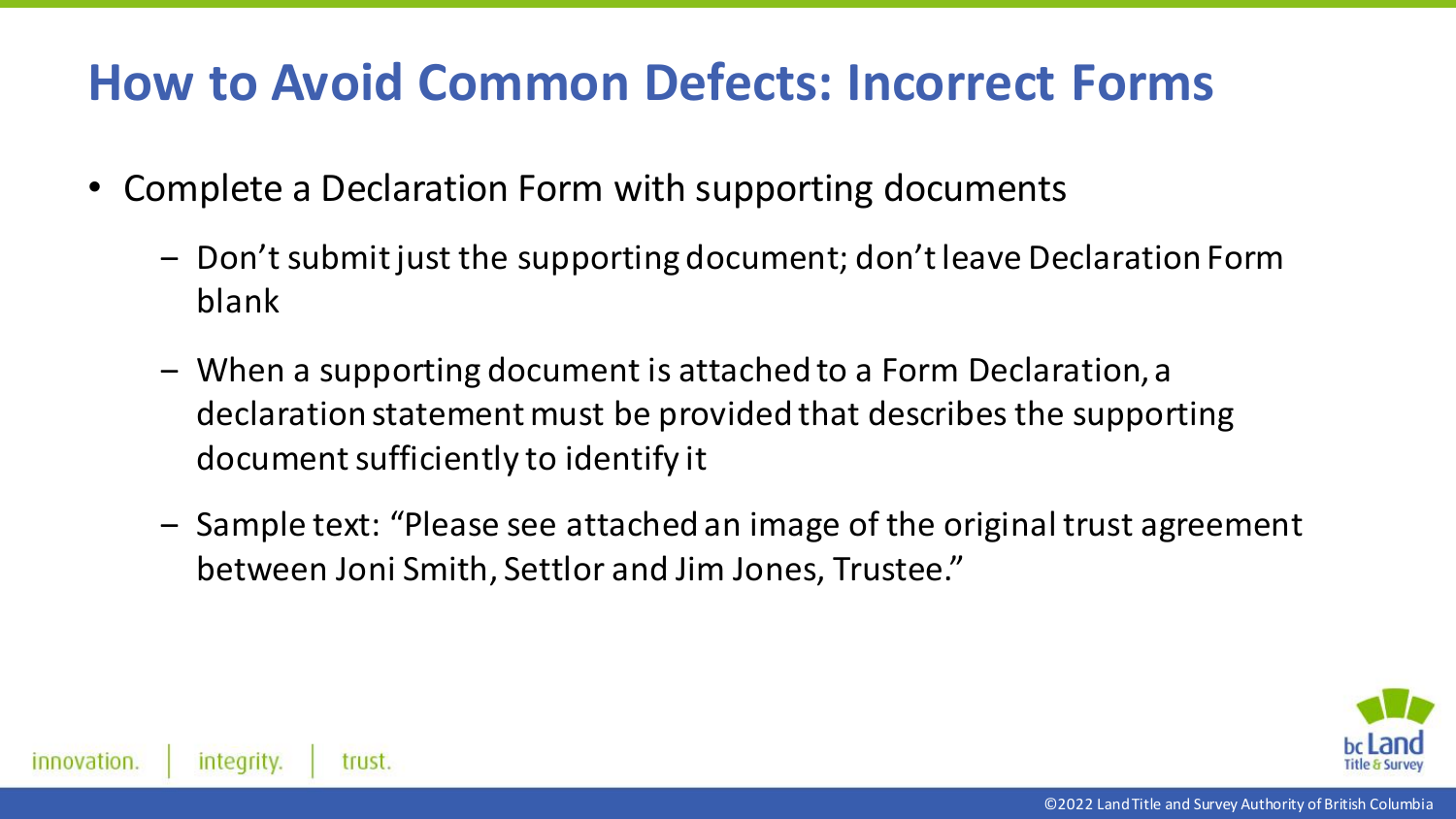#### **How to Avoid Common Defects: Incorrect Forms**

|                                                     | Manage Form Data<br><b>Delete Application</b>                                                                                                                  |  |  |
|-----------------------------------------------------|----------------------------------------------------------------------------------------------------------------------------------------------------------------|--|--|
| <b>Status: Drafted</b>                              |                                                                                                                                                                |  |  |
| <b>Supporting Evidence or</b><br><b>Declaration</b> | <b>Declaration</b>                                                                                                                                             |  |  |
| Web Filing Form                                     | The application may require additional documents or evidence to verify the requirements of registration are<br>met.                                            |  |  |
|                                                     | <b>Enter declaration statement</b>                                                                                                                             |  |  |
|                                                     | <sup>2</sup> More about preparing declaration statements                                                                                                       |  |  |
|                                                     | Select statement type                                                                                                                                          |  |  |
|                                                     | Enter your own declaration statement<br>v                                                                                                                      |  |  |
|                                                     | Enter your own declaration statement<br>Form F Statement                                                                                                       |  |  |
|                                                     | Election and Authorization                                                                                                                                     |  |  |
|                                                     |                                                                                                                                                                |  |  |
|                                                     | <b>Land Tax Deferment Act Declaration</b>                                                                                                                      |  |  |
|                                                     | Wills, Estate and Succession Act Consent (Distribution of the estate within 210 days)                                                                          |  |  |
|                                                     | Wills, Estate and Succession Act Consent (Transfer or Property Specifically Bequeathed)<br>Wills, Estate and Succession Act Consent (Transfer within 210 days) |  |  |

innovation.

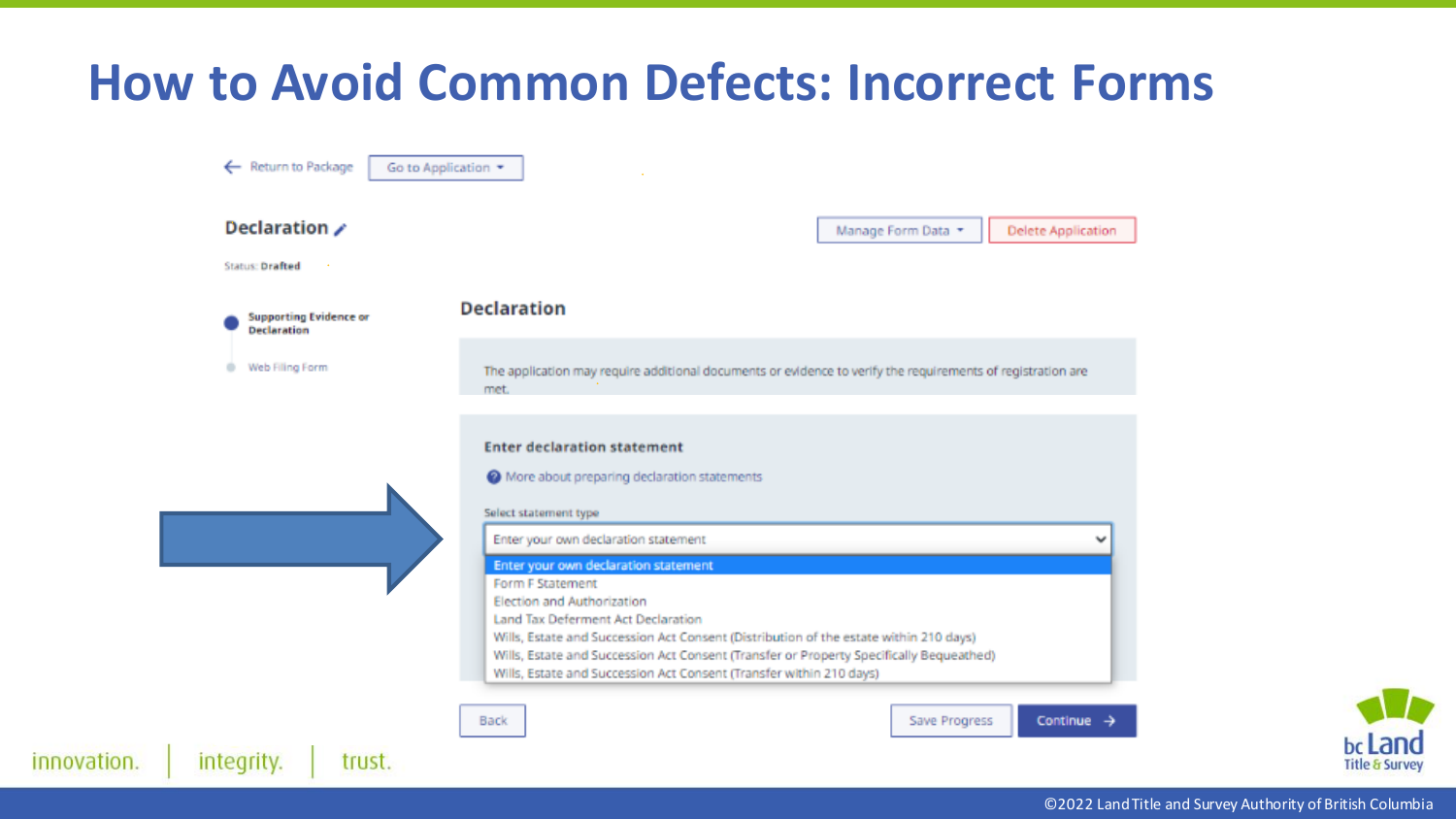#### **How to Avoid Common Defects: Execution**

- Include capacity of the Officer certifying execution
- Use witnesses of applications executed outside of BC as defined under s.63 of the *Evidence Act*

Specific to remote witnessing

• Ensure affidavit meets requirements

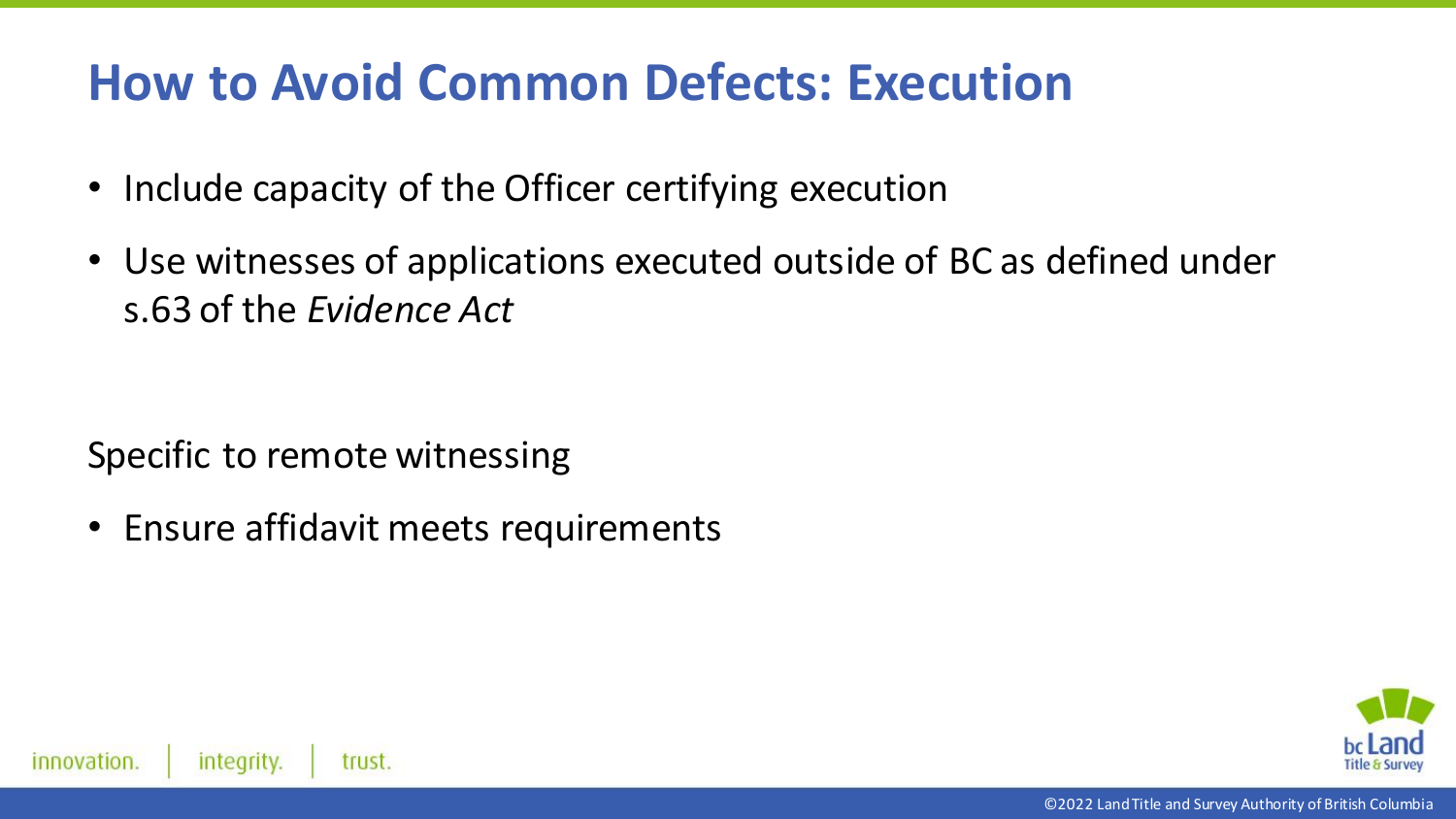#### **How to Avoid Common Defects: Name Change**

- Ensure corporate entity name of registered owner matches name on application.
	- ‒ If disposing of an interest, enter "New Name formerly known as Old Name", for example "ABC Limited formerly known as Abe's Limited". For all other dealings, the applicable change of name application is required.
- Check sufficient supporting evidence for Amendment to Title Owner Name or Change of Name Applications
	- ‒ **Amendment to Title Owner Name** is used in cases of typos or administrative errors. For these types of applications, a statutory declaration and consents of the registered owners may be needed.
	- ‒ **Change of Name** is used in cases where a change of name or amalgamation has occurred, and the supporting evidence is a change of name certificate or a corporate lookup.

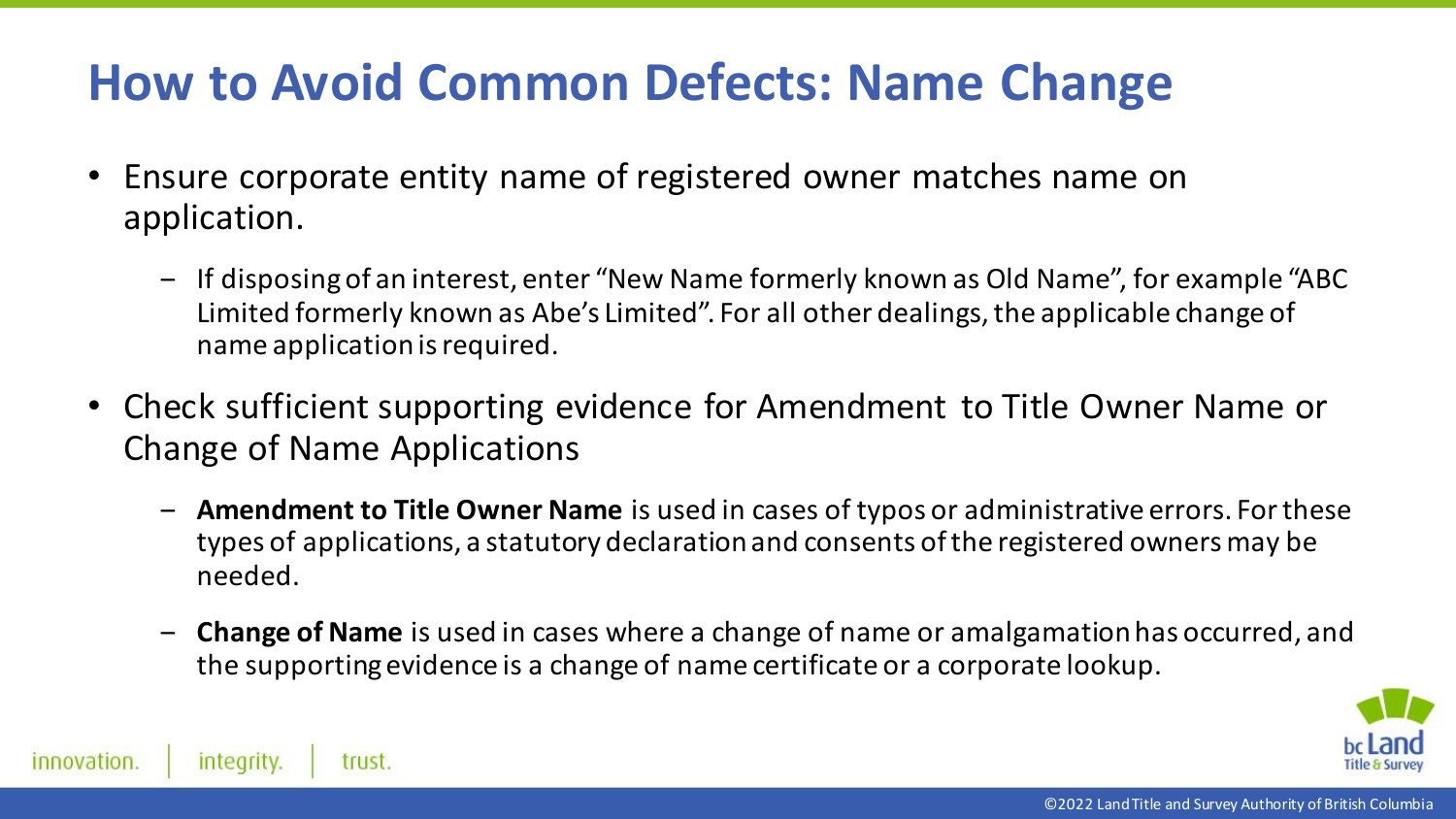### **How to Avoid Common Defects: Power of Attorney (POA)**

- Ensure name of the donor in the POA matches the name of the registered owner
- POA contains substantive differences in alternate names for the attorney; for example, "Jane Smith also known as (or "aka") Jane Jones"
- POA needs to expressly authorize attorney to execute a transfer to him/her self
- Include POA number and name in the execution portion of a Form A, B or C

Reminder: Due to privacy laws, don't include on the POA private information (ie. Driver's license number or passport number)

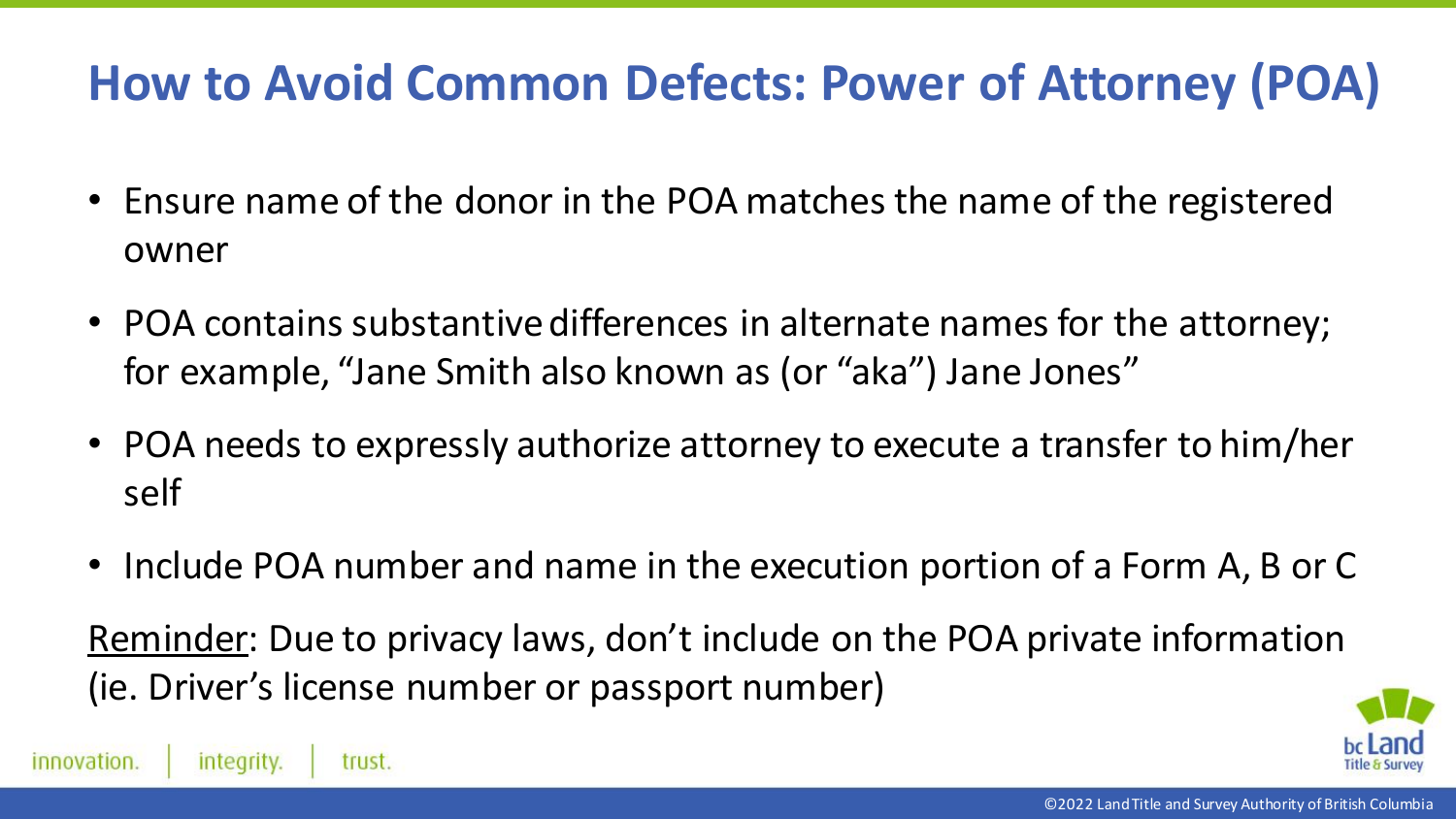# **How to Avoid Common Defects: Enduring Power of Attorneys (POA)**

- Both the Donor and the Attorney must execute the POA
- Provide proof of age for each attorney that has executed the Enduring POA, confirming they have reached 19 year of age at time of registration.
- Witness under Part 5 and under s.16 requirements
	- ‒ In the presence of 2 witnesses or 1 witness if a BC lawyer or BC Notary
- Provide Certificate of Extrajurisdictional Solicitor when registering an enduring POA created under legislation other than BC *Power of Attorney Act*
	- ‒ Donor's execution must be witnessed in accordance with Part 5 of the *Land Title Act*

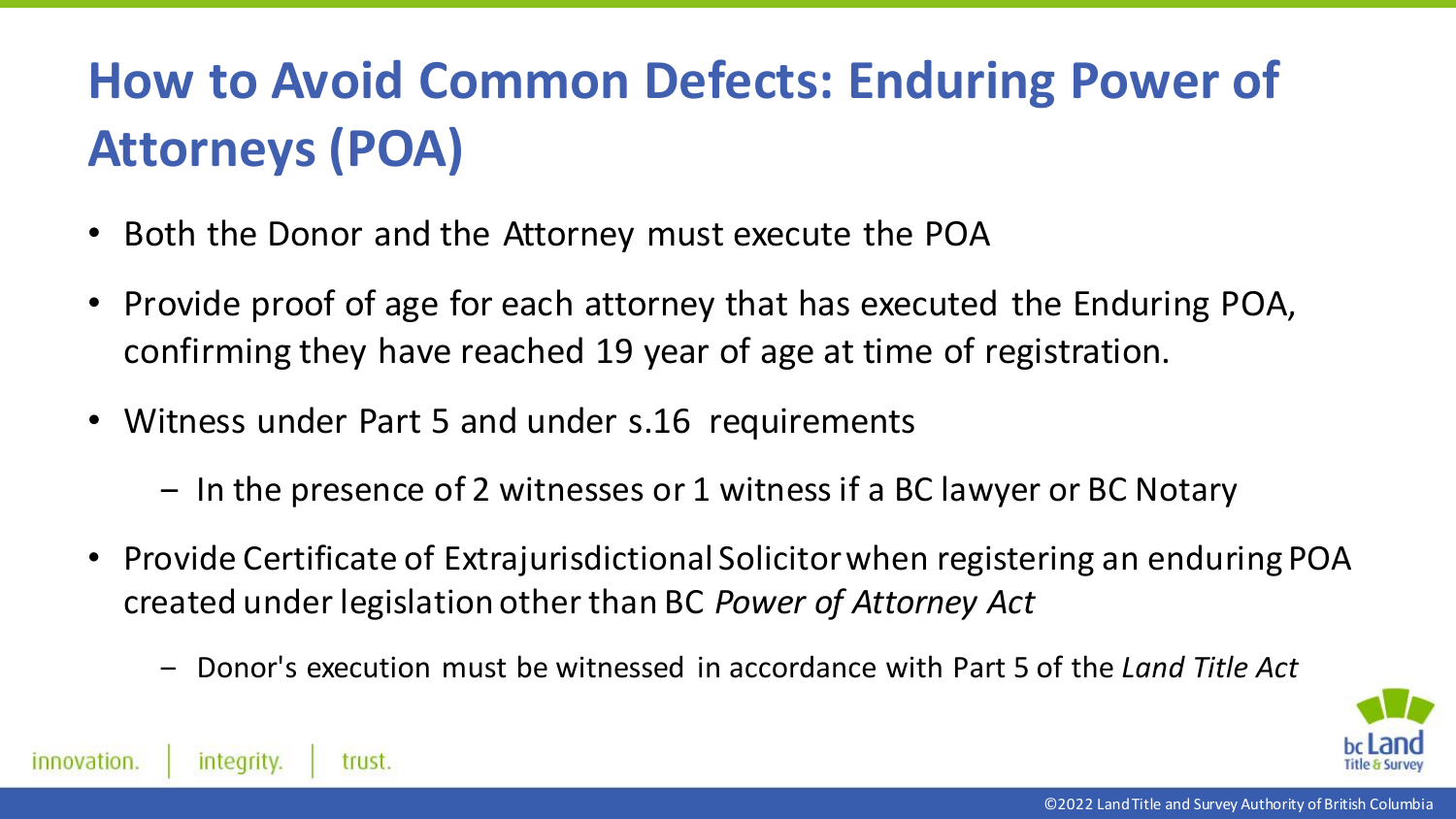#### **How to Avoid Common Defects: Trusts**

- Submit original trust instrument to the land title office
- Submit an amendment to a registered trust
	- ‒ Change is filed as a *Land Title Act s.*180(10) modification
- Changing beneficiaries creates a new trust for land title purposes and requires the submission of the new trust document attached to a Form Declaration in support of the Form A – Transfer.

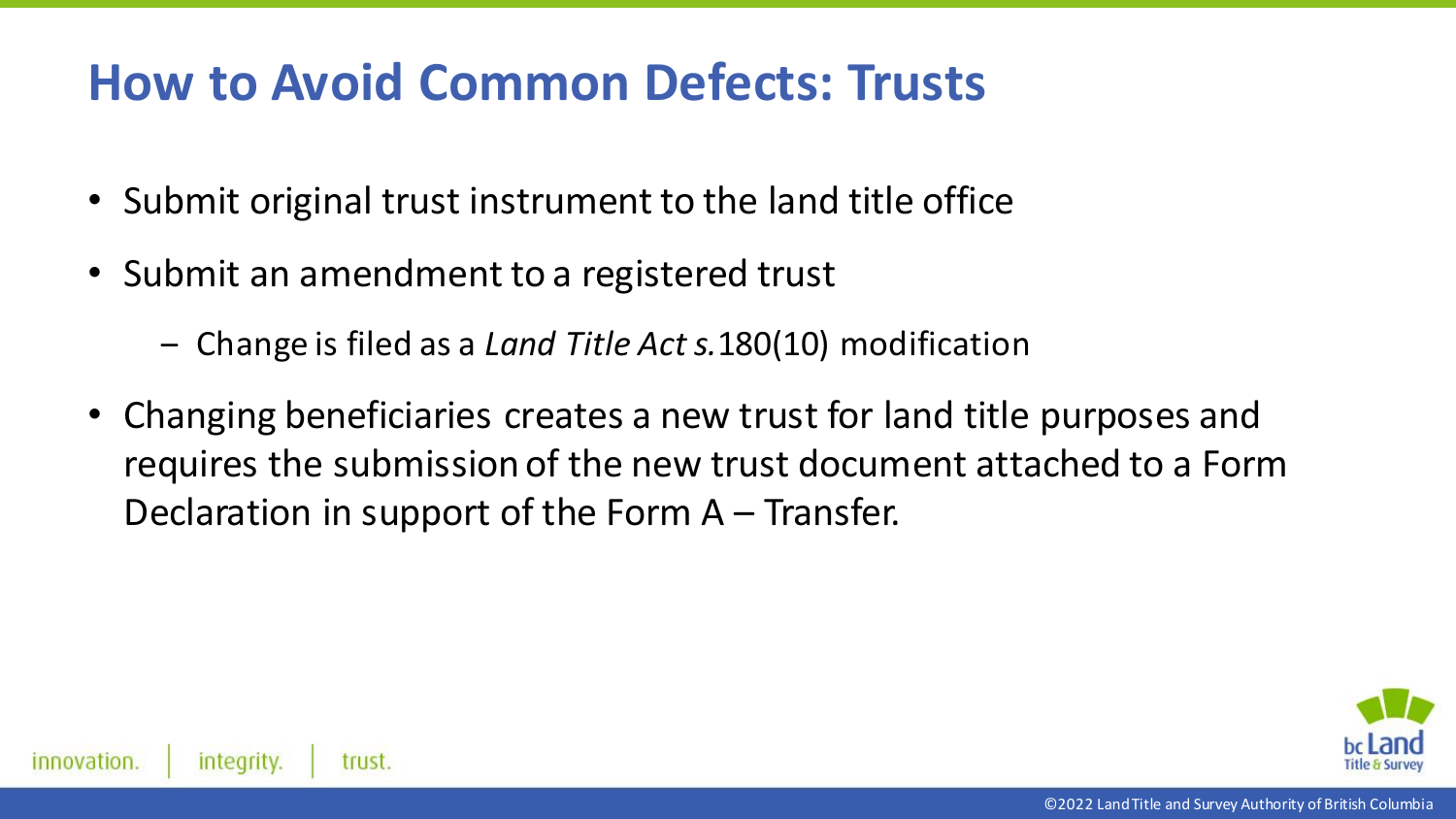## **How to Avoid Common Defects: Application to Deposit Plan**

- Select the correct type of plan on the Application to Deposit Plan form
- Show the correct number of lots
- Include required consents
- For subsequent documents in the package: List all of the affected parcels of land, including new parcels with unassigned PIDs

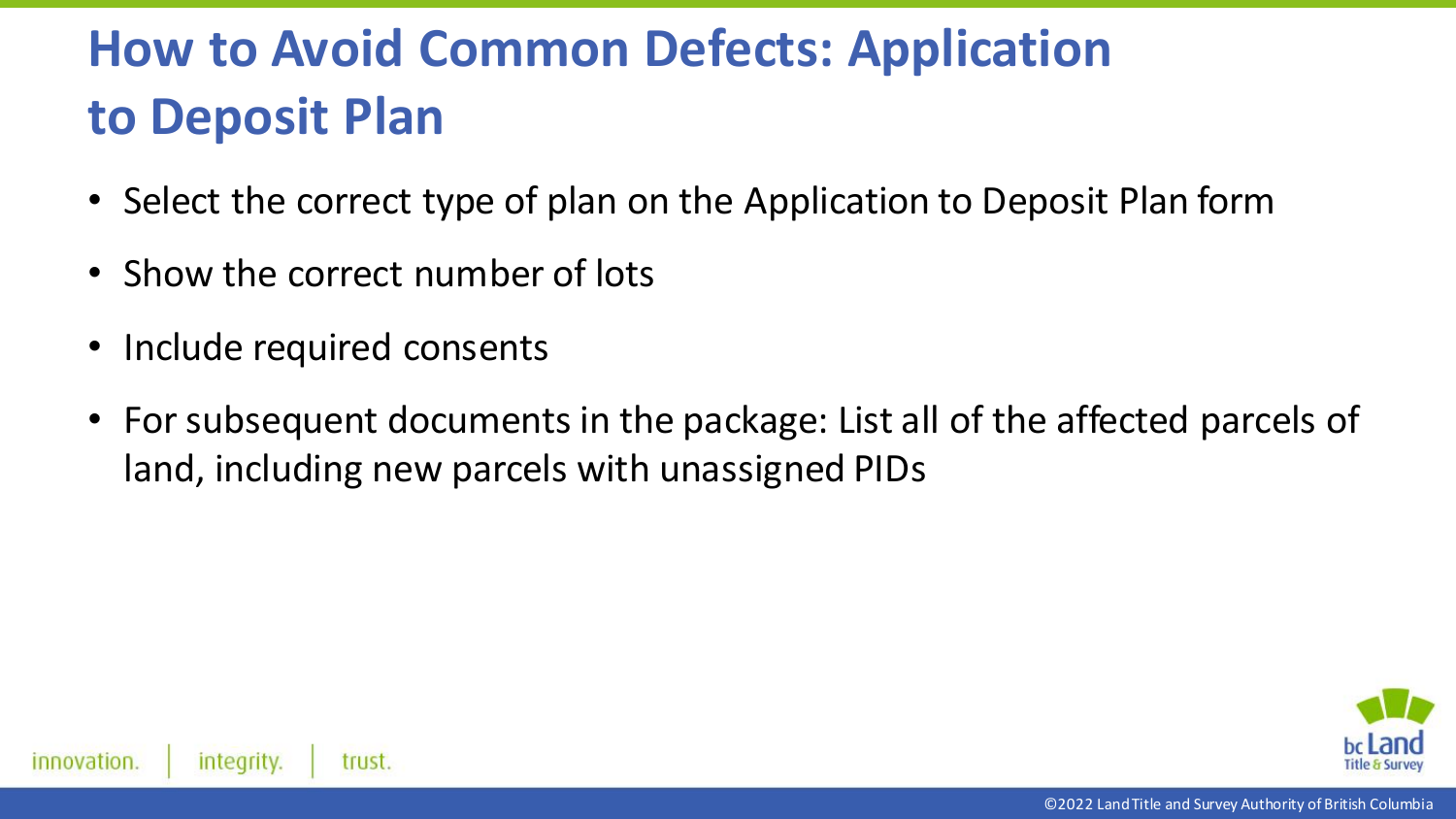#### **You have a Defect Notice – Now What?**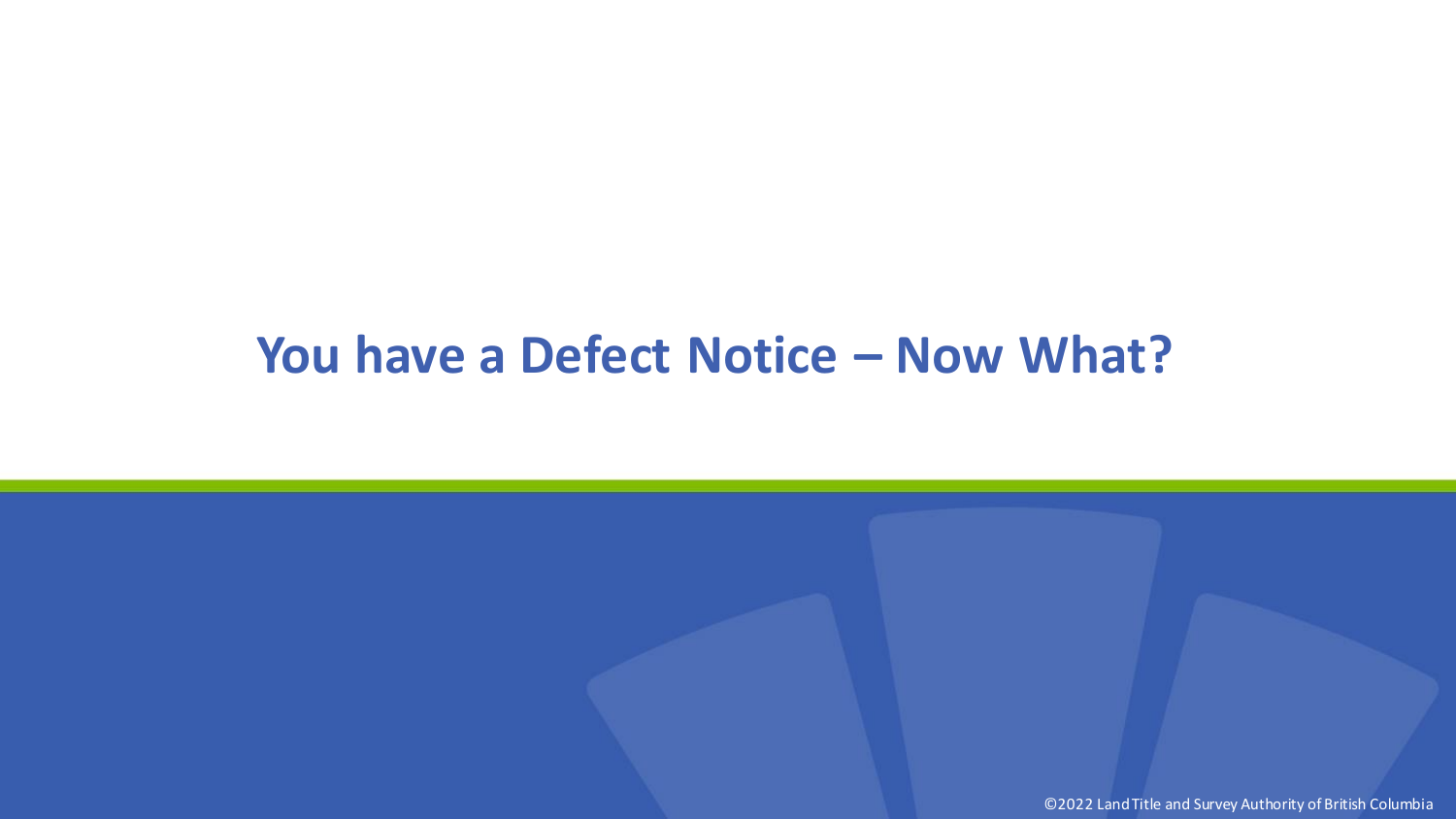#### **Reviewing Defect Notices**

- Defect Notices are issued pursuant to *Land Title Act* s.308
- Defect Notices include: reasons & requirements to resolve the issue
- Closely read the defect notice and review any references
	- References assist in determining what is required to resolve the issue
- Resubmit application within 30 days pursuant to *Land Title Act* s.308 (3)

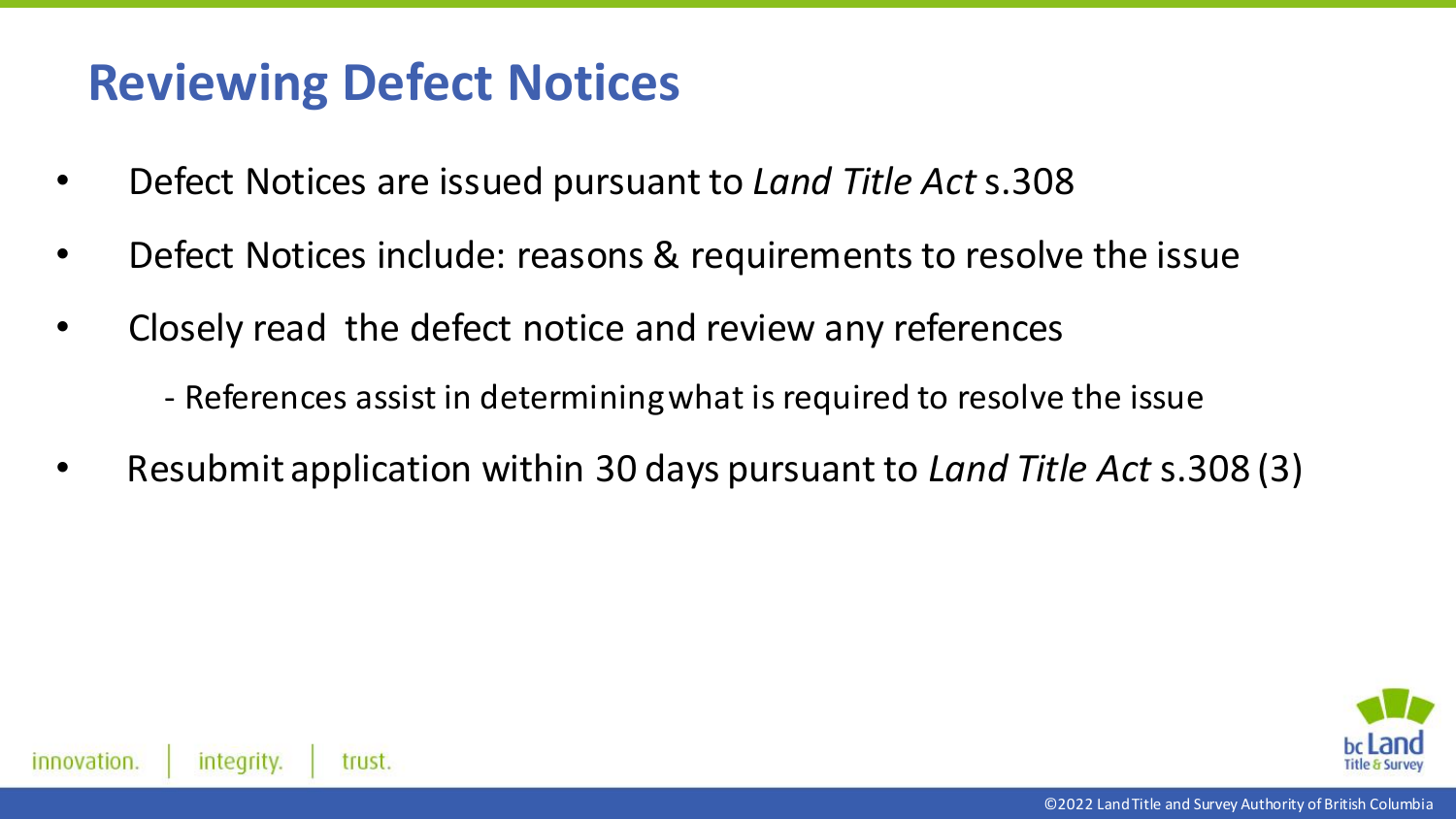### **Reviewing Defect Notices**

- References to:
	- ‒ Guidance found in Land Title Web Filing Form Practice Guides or Electronic Forms Guidebook (the "Green Book") [ltsa.ca/practice-information/e-filing-user-guides-and-publications](https://ltsa.ca/practice-information/e-filing-user-guides-and-publications)
	- ‒ Practice guidance found in Land Title Practice Manuals (free online access) [ltpm.ltsa.ca](http://www.ltpm.ltsa.ca/)
	- ‒ Director's Directions, Land Title Practice Bulletins and Land Title Practice Notes ltsa.ca/professionals/land-title-practice
	- ‒ Legislative requirements

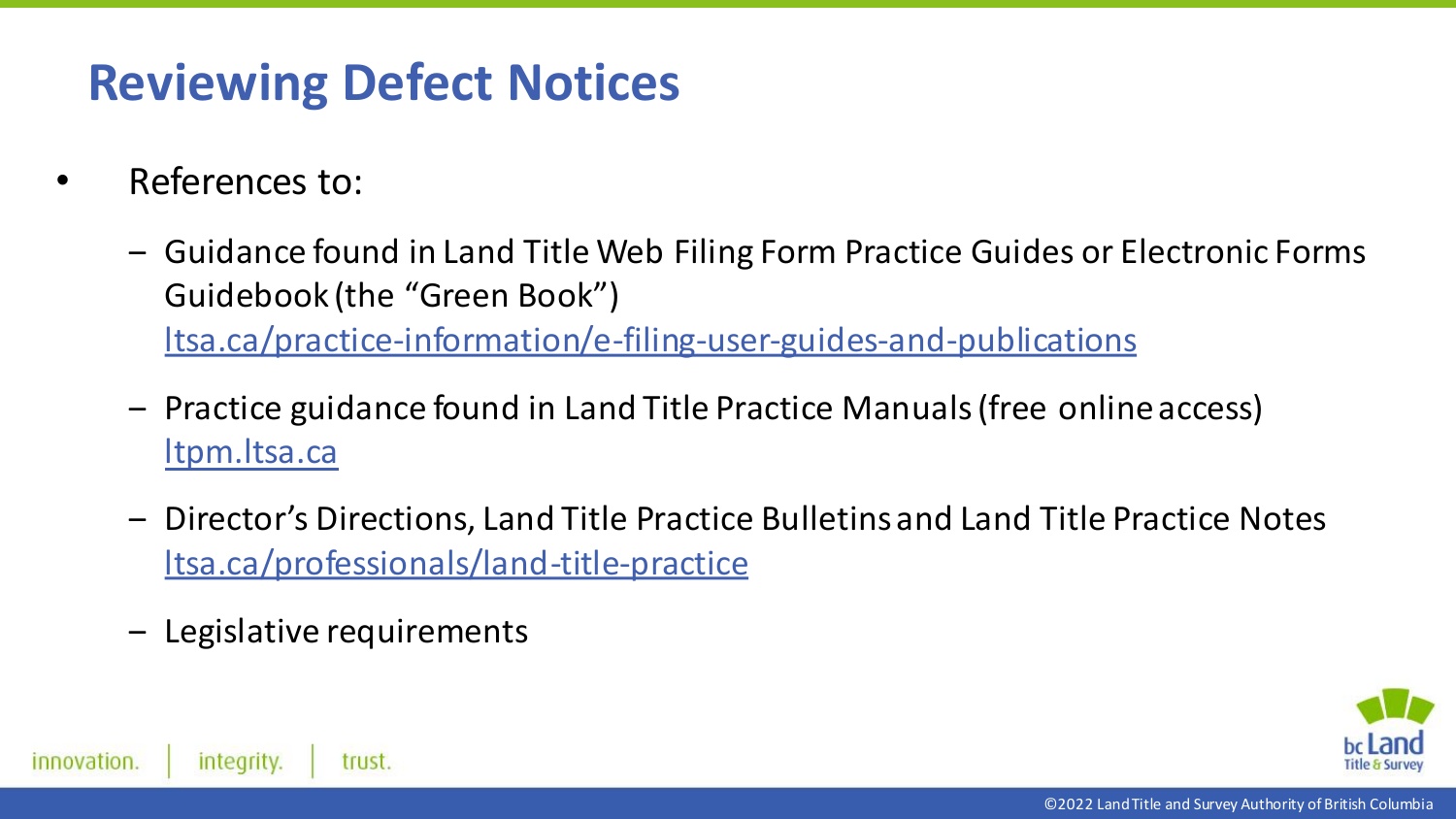#### **Additional Resources**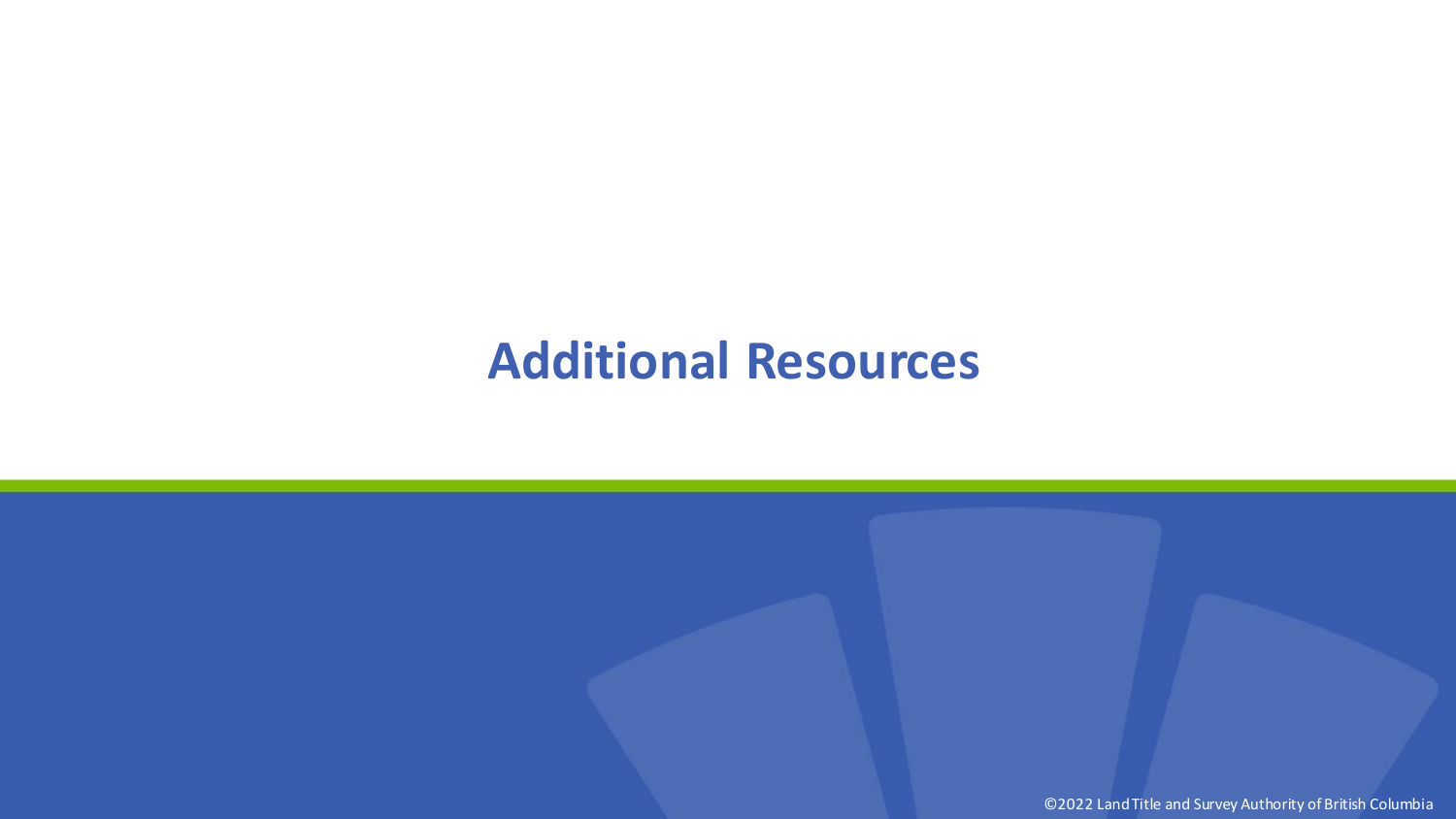

Web Filing Tutorials:

[help.ltsa.ca/myltsa-enterprise/web-filing](https://help.ltsa.ca/myltsa-enterprise/web-filing)

ltsa.ca/professionals/land-title-practice/quality-verification-program

Common Errors Leading to Defects webpage:

ltsa.ca/professionals/land-title-practice/common-errors-leading-to-defect

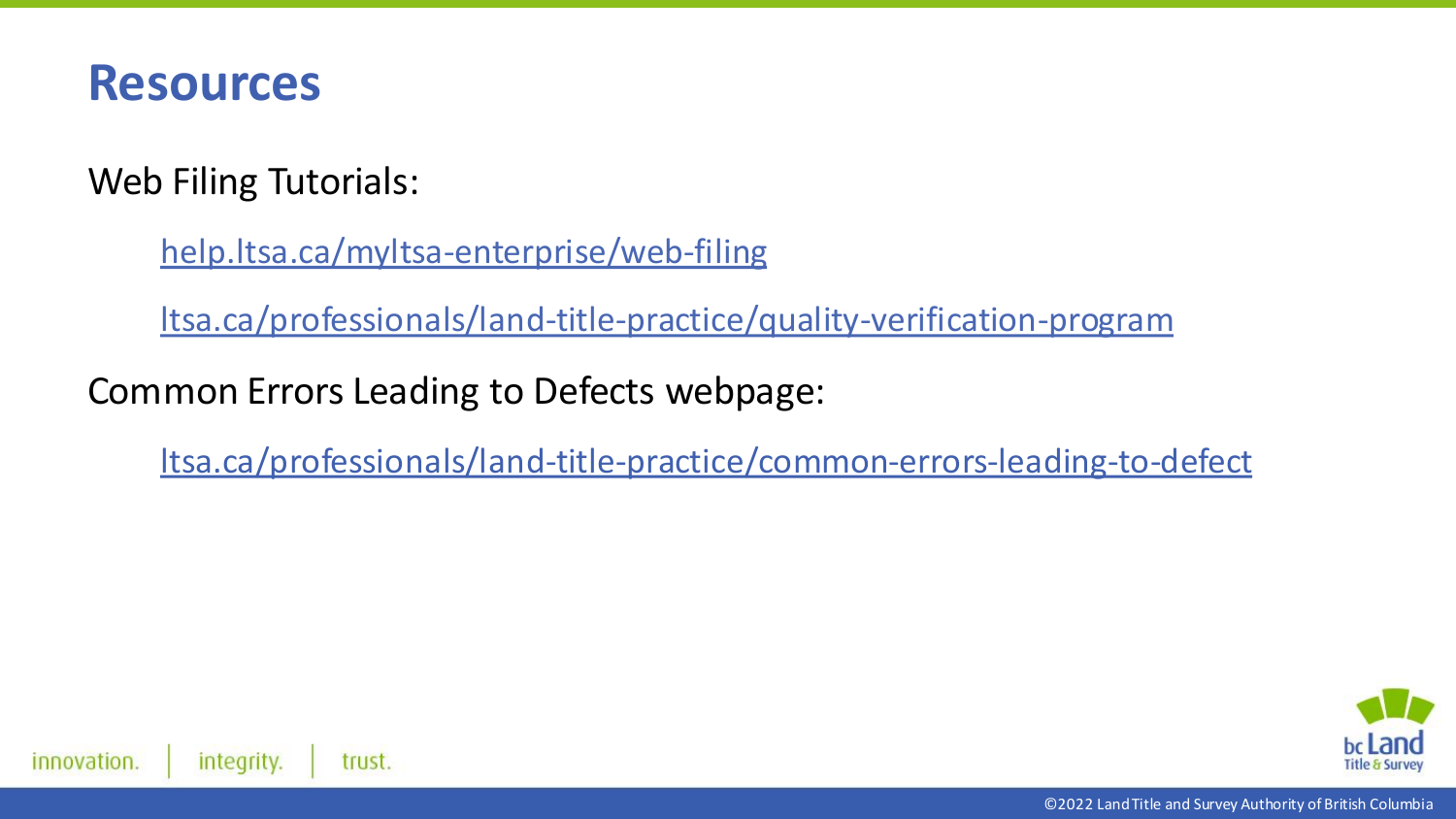#### **LTSA News and Updates**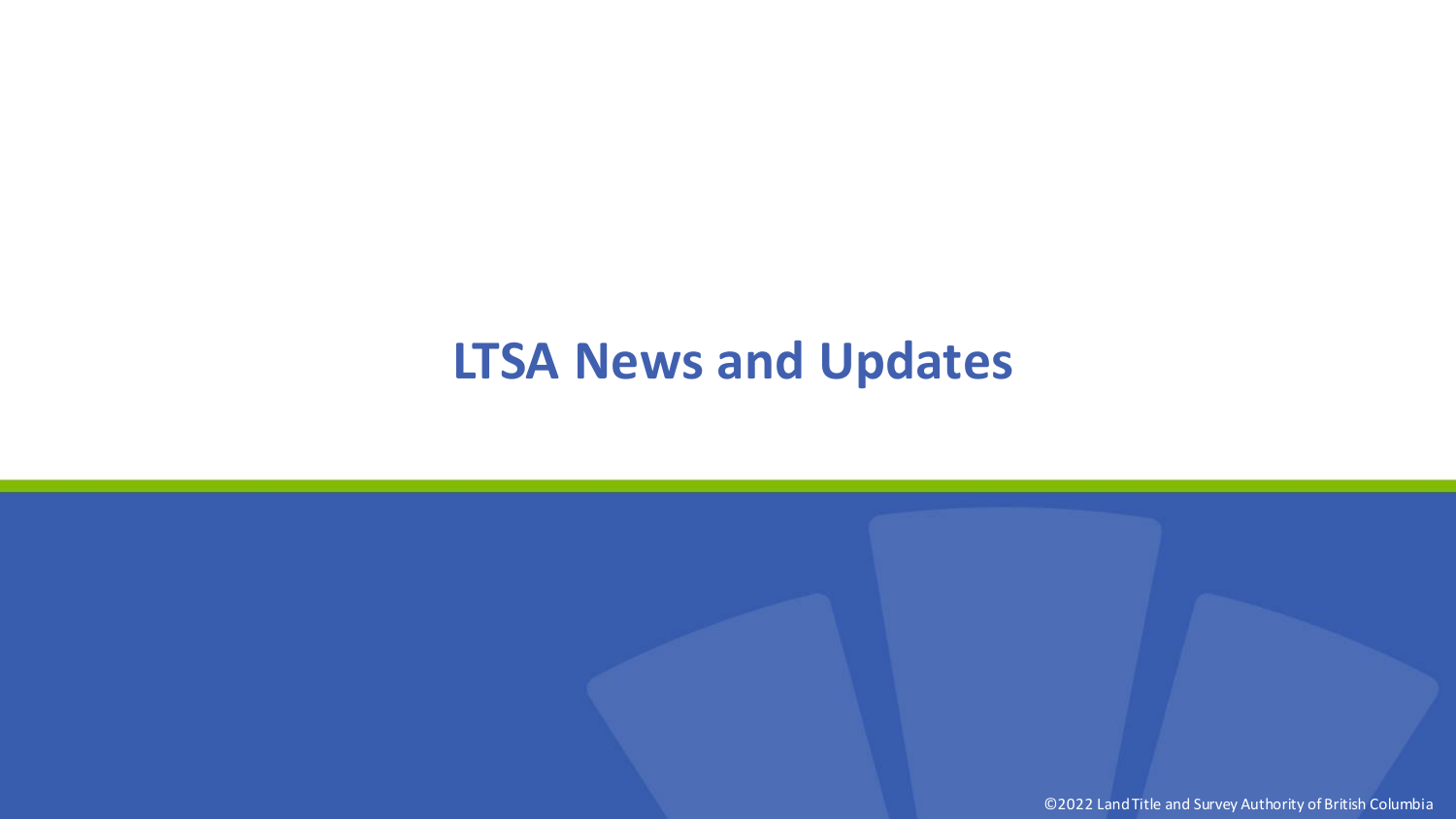#### **Remote Witnessing of Affidavits**

- The temporary practice changes published by the Director of Land Titles in response to the COVID-19 pandemic remain in effect.
- This includes the remote witnessing of affidavits in support of land title applications.
- **A minimum of 90 days notice will be provided for any changes.**

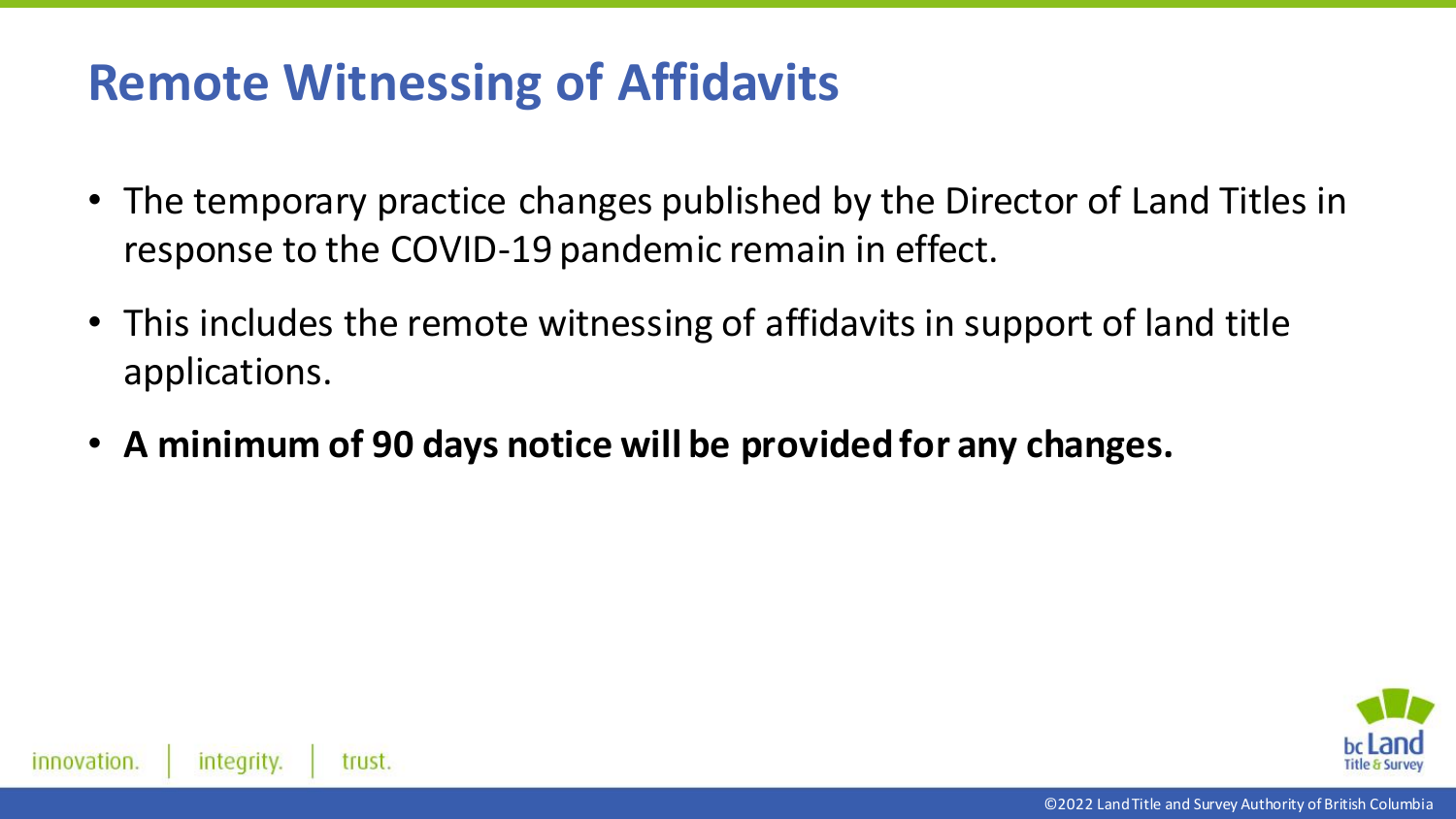#### **LTSA News and Updates**

For ongoing updates, subscribe to LTSA's email newsletters:

- Land Title Matters (policy-related updates)
- LTSA Update (general news and updates)
- LOTR Update (general news and updates)

Subscribe at:

• [ltsa.ca/contact-us/subscribe-ltsa-e-communications](https://ltsa.ca/contact-us/subscribe-ltsa-e-communications)

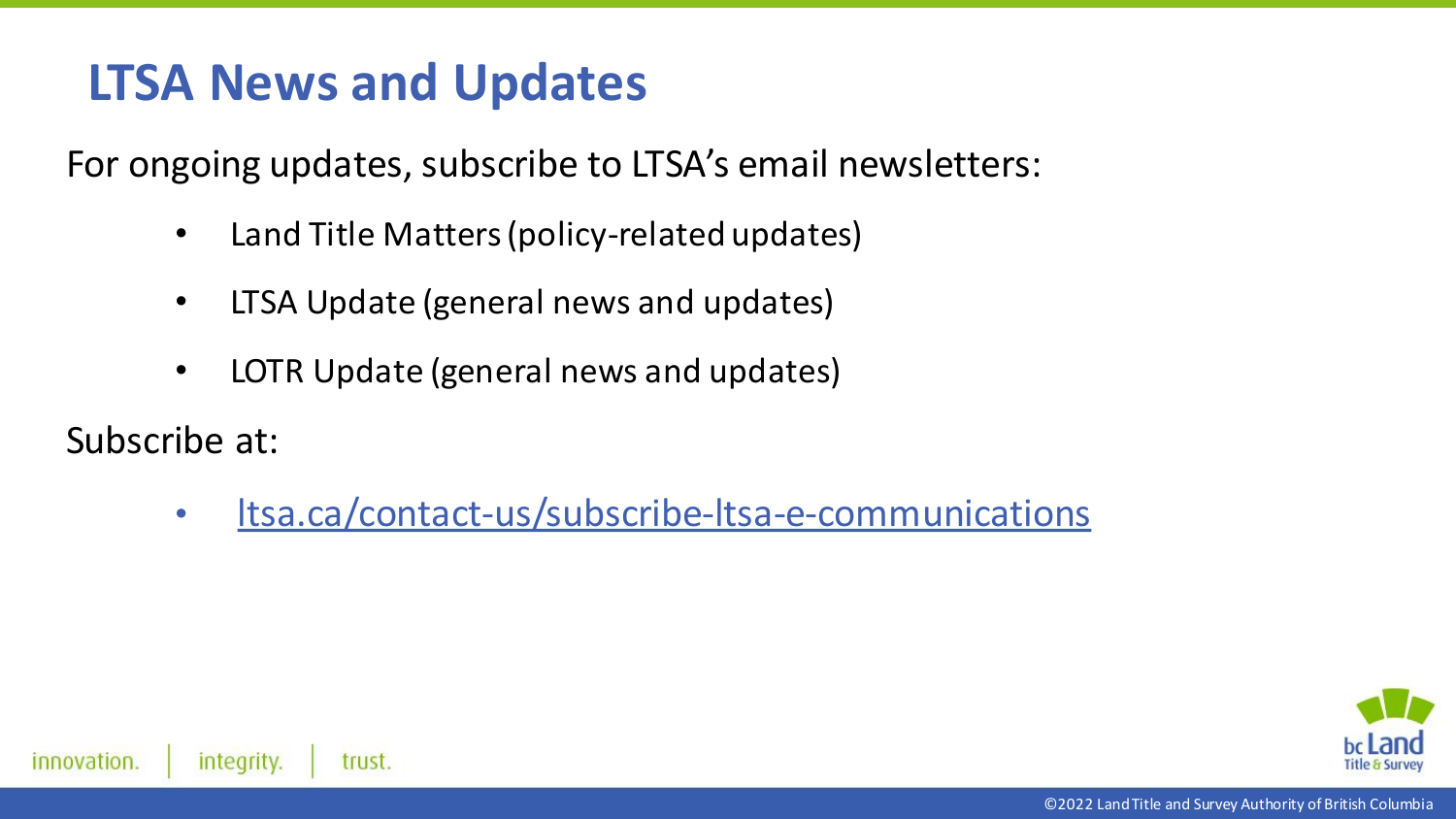#### **LTSA Customer Service Centre**

- LTSA Customer Service Centre cannot provide legal advice but does provide feedback on issues that are not covered off in the published guidance, or where the requirements may be open to interpretation.
- LTSA Front Counters are open **by appointment only**. Call to book an inperson appointment.

#### **604-630-9630 or 1-877-577-LTSA**

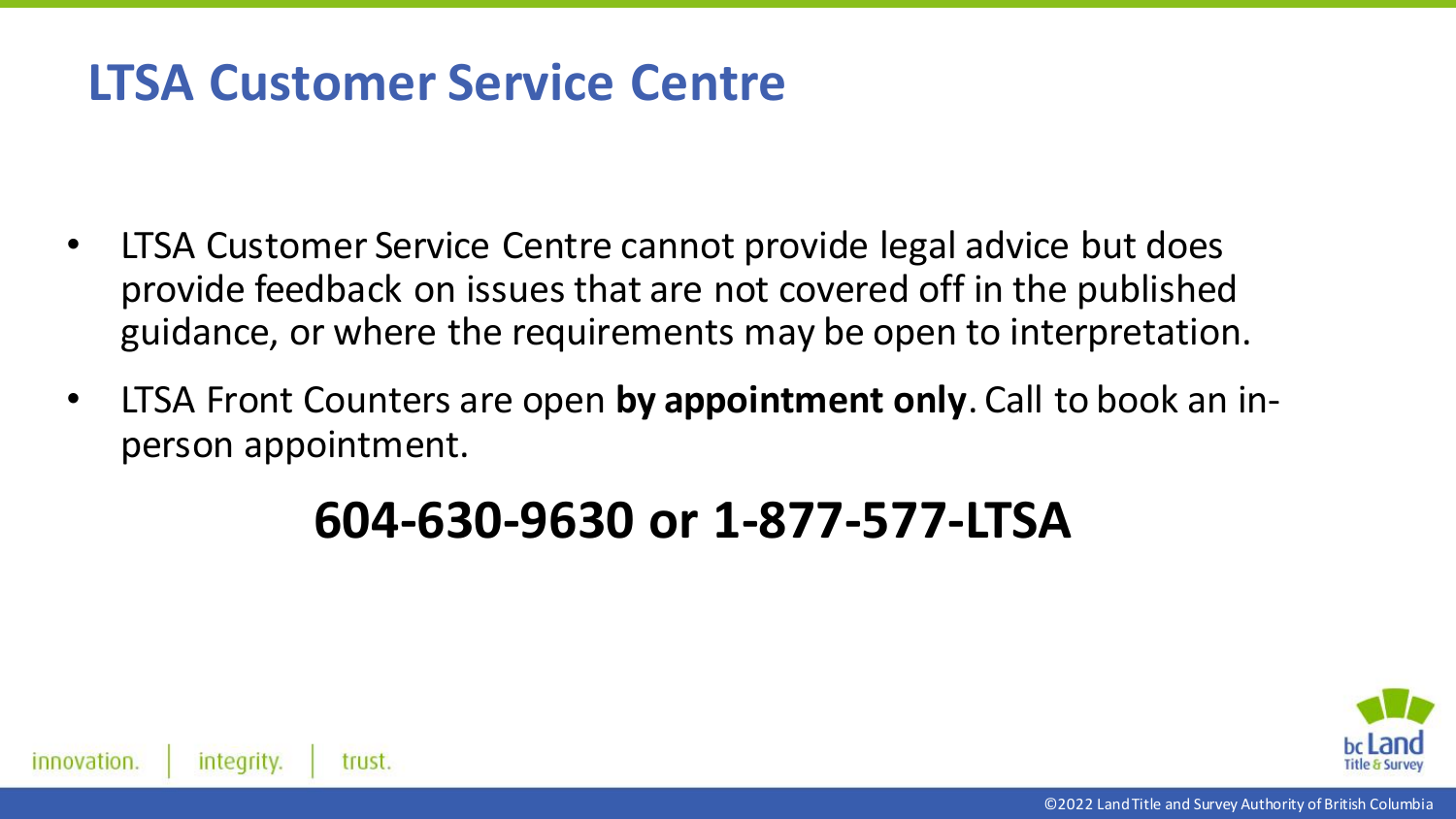#### **Webinars**

Mark your calendars:

- **May 18, 11am-12pm – Web Filing Demonstration** (offered monthly) Watch a Web Filing demonstration showcasing the latest capabilities.
- **June 2, 11am-12pm – Minimizing Turnaround Time for Land Title Applications** Learn how land title applications are reviewed by LTSA and what you can do to ensure your submission is processed without delay.

Register at: ltsa.ca/upcoming-events